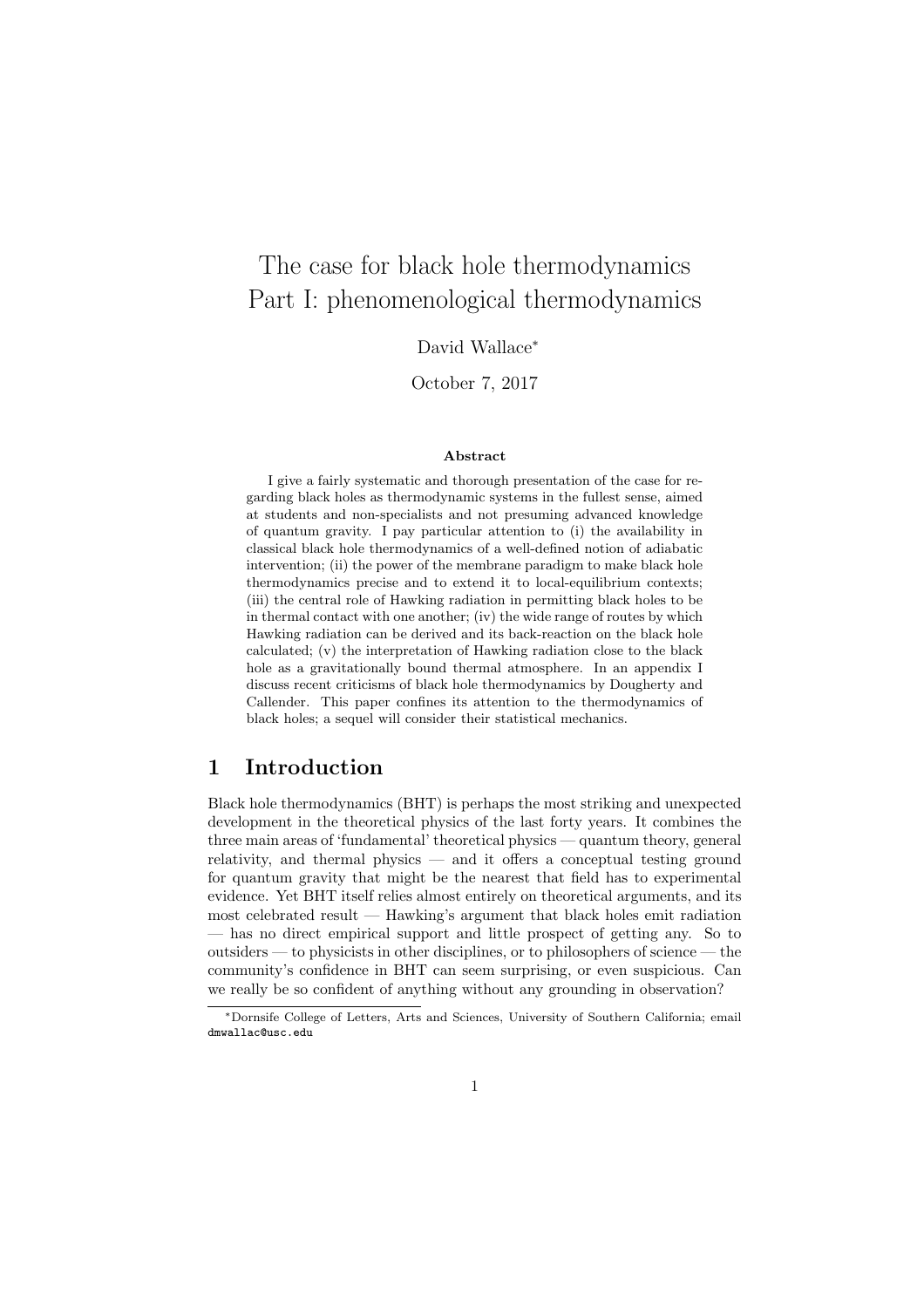In this article, and its sequel, I want to lay out as carefully and thoroughly as I can the theoretical evidence for BHT. It is written with the zeal of the convert: I began this project sharing at least some of the outsiders' scepticism, and became persuaded that the evidence is enormously strong both that black holes are thermodynamical systems in the fullest sense of the word, and that their thermodynamic behaviour has a statistical-mechanical underpinning in quantum gravity (and, as a consequence, that black hole evaporation is a unitary process not different in kind from the cooling of other hot systems, and that it involves no fundamental loss of information).

There are of course many reviews of this material. But those I know either (i) take for granted the main results of BHT, moving quickly over established material to get students up to speed with the research frontier; (ii) are explicitly historical, which illuminates how the community in fact came to accept BHT but can obscure the logic of whether and why they should have accepted it, or (iii) are written at a very high level of mathematical rigor, so high that a large fraction of the literature has to be omitted. I hope this paper will be complementary to extant material. With few exceptions, I present and describe results without going into the details of their derivation, and the student who wishes to properly understand the topic will need to read this paper in parallel with some of the extant review literature. My starting points (for this part of the paper) were Harlow (2016), Jacobson (1996, 2005), Thorne, Price, and Macdonald (1986), and Wald (1994, 2001).

A note on mathematical rigor: the tendency in foundational work on this subject (see, e. g. , Belot, Earman, and Ruetsche (1999) and Earman (2011)) has been to work at the level of rigor typical in mathematical physics, where all results are stated exactly and proved rigorously. This is much higher than the standard in theoretical physics more generally; it has the advantage of reliability, but the disadvantage that a very large fraction of the literature must be elided especially in a frontier area like this, where the underlying physical principles are unclear and the mathematical framework partial and under active development. And the case for  $BHT$  — as will become apparent throughout this paper and, even more so, its sequel — rests not so much on individual results that have been established with full precision and rigor, but on the many independent calculations with different premises and approximation schemes that all lead to the same result. So this paper is written at the theoretical-physics level; I hope that readers who prefer their mathematics more precise will at least get a sense as to why the community takes BHT so seriously, even if they are not persuaded themselves.

This is a large topic, too large for any one paper. In this paper I confine my attention to phenomenological thermodynamics, setting aside any considerations of statistical-mechanical underpinnings for that thermodynamics. In Wallace (2017a) I consider the progress made in calculating the thermodynamical properties of black holes via statistical mechanics (in effective-field theory quantum gravity, in string theory, and via the AdS/CFT correspondence). And in Wallace (2017c) I use these two papers as a starting point to review and assess the notorious information-loss paradox which has motivated a large part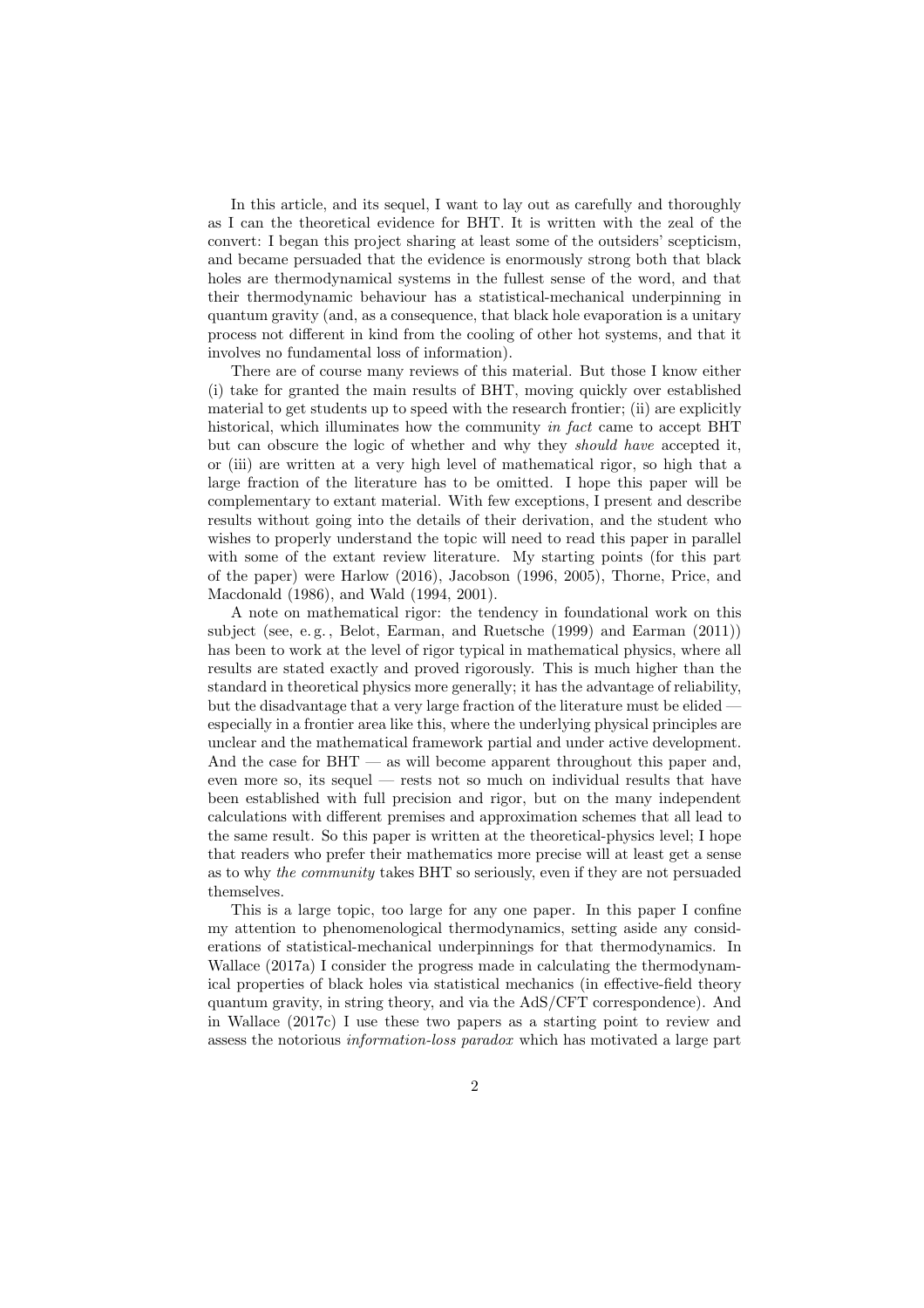of the critical attention paid to BHT.

The structure of the paper is as follows. I begin in section 2 by briefly reviewing classical thermodynamics, and discussing how it is modified for selfgravitating systems: to see whether black holes are thermodynamical, we need to be clear what thermodynamics is in the first place. In section 3 I consider classical black hole thermodynamics, arguing that while black holes offer a strikingly good realisation of the principles of thermodynamics when regarded as isolated systems, they completely fail to do so when considered as components of a larger system. In section 4 I show how including the implications of quantum field theory, in particular (though not exclusively) the Hawking effect, entirely remove this limitation; I also review the strength of the evidence for the Hawking effect itself, and the related but logically stronger claim that Hawking radiation leads to black hole evaporation. In an appendix, I address the arguments of a recent paper by Dougherty and Callender (2016) which criticises BHT (that paper was one trigger for my writing this paper, but engaging with its arguments in the main text would complicate my structure unhelpfully).

I assume some familiarity with classical general relativity (in particular the Schwarzschild solution) and classical thermodynamics (and I quote standard results from both fields without explicit references); a little prior exposure to quantum field theory would also be helpful in section 4. Except where explicitly noted, I adopt units where  $G = \hbar = c = k_B = 1$ .

## 2 Thermodynamics and statistical mechanics: a brief review

Without any pretension to historical accuracy, complete precision or logical independence, we can break the salient parts of equilibrium thermodynamics into three: equilibrium and equilibration; the First and Second Laws for individual systems; interactions between multiple systems. I discuss each in turn; I then briefly consider the generalisation of equilibrium thermodynamics to *local* thermal equilibrium, and the subtleties introduced by gravitation. For this paper I do not need, and do not discuss, the statistical-mechanical underpinnings of thermodynamics.

#### 2.1 Equilibrium and equilibration

A thermodynamic system has a family of equilibrium states parametrised by the energy and by a (usually small) number of additional conserved quantities and/or external constraints. If the system is in the equilibrium state corresponding to its constraints and conserved quantities, it remains in that state; if it is not, it equilibrates, evolving towards that state and reaching it, to any given degree of accuracy, after a finite time (Brown and Uffink (2001) refer to this equilibration principle as the Minus First Law of Thermodynamics). The work done by such a process is defined as the change in the system's energy,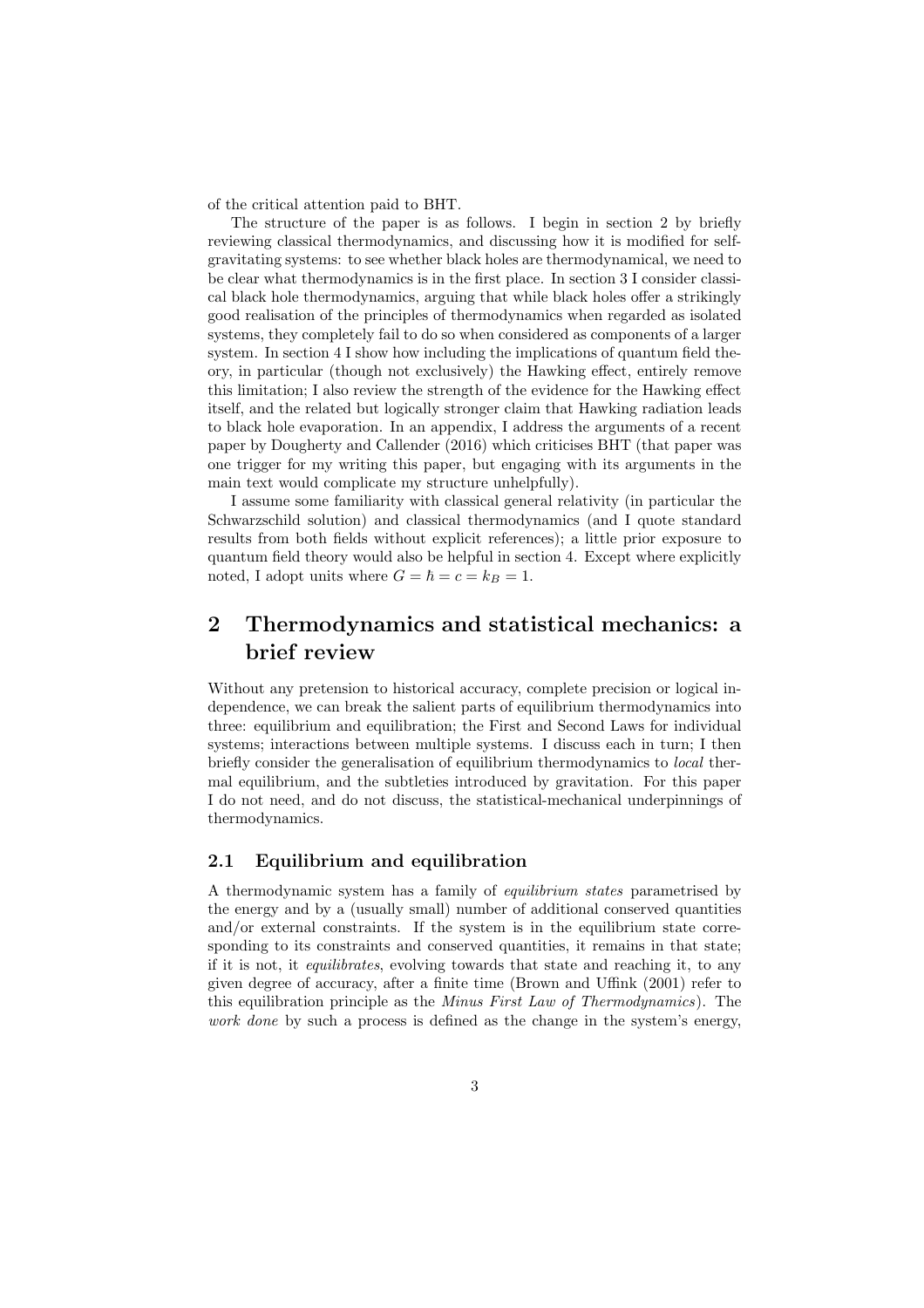and (by conservation of energy) is then equal to the energy cost to the external agent.

For instance, for a box of gas (of some fixed kind of particle) the external constraint is the volume of the box, and the conserved quantities are the energy, the number of particles, and in principle the momentum and angular momentum. In general we assume a nonrotating box and study it in its rest frame, and/or assume that the box is so massive not to be affected by particle collisions, so that momentum and angular momentum may be neglected and 'energy' and 'internal energy' can be identified; often we also take the particle number as fixed and do not include it explicitly as a variable.

#### 2.2 The First and Second Laws for individual systems

Given an isolated thermodynamic system, an *adiabatic* transformation of that system is some operation performed on the system, starting at equilibrium, that transforms its state to another equilibrium state without coupling it nontrivially to other thermodynamics systems. Any such transformation can be thought of as a change to the external constraints and conserved quantities of the system via some external force; paradigm examples include expanding or compressing a gas, or putting a non-rotating system into rotation.

Only some such changes are physically possible by means of adiabatic transformations. Specifically, if the system's equilibrium states are parameterised by energy U and conserved quantities/external constraints  $X_i$ , there exists a function  $S(U, X_1, \ldots, X_N)$ , called the *entropy* of the system (and hence defined, as far as thermodynamics is concerned, only at equilibrium), such that  $S$  is non-decreasing under any adiabatic transformation. This entropy non-decrease law is one form of the Second Law of Thermodynamics.

Adiabatic transformations can then be broken into three categories: reversible transformations, which leave  $S$  unchanged; *irreversible* transformations, which increase  $S$ , and *thermodynamically forbidden transformations*, which decrease  $S$ . It is generally the case that all reversible and irreversible transformations are physically performable (at least in principle, and perhaps in an idealised limiting case) so that the Second Law imposes a necessary and sufficient condition for a transformation to be possible. In particular, if we make a very small adiabatic change to the  $X_i$  and then wait for the system to re-equilibrate, that change will leave  $S$  unchanged to a very high degree of accuracy. So sufficiently slow adiabatic changes to the  $X_i$  will define processes which are very close to being reversible, becoming exactly reversible in the infinite-time limit. It is generally the case that such quasi-static transformations are always available.

We can express the entropy in differential form as

$$
dS = \beta \left( dU + \sum_{i} \lambda_i X_i \right) \tag{1}
$$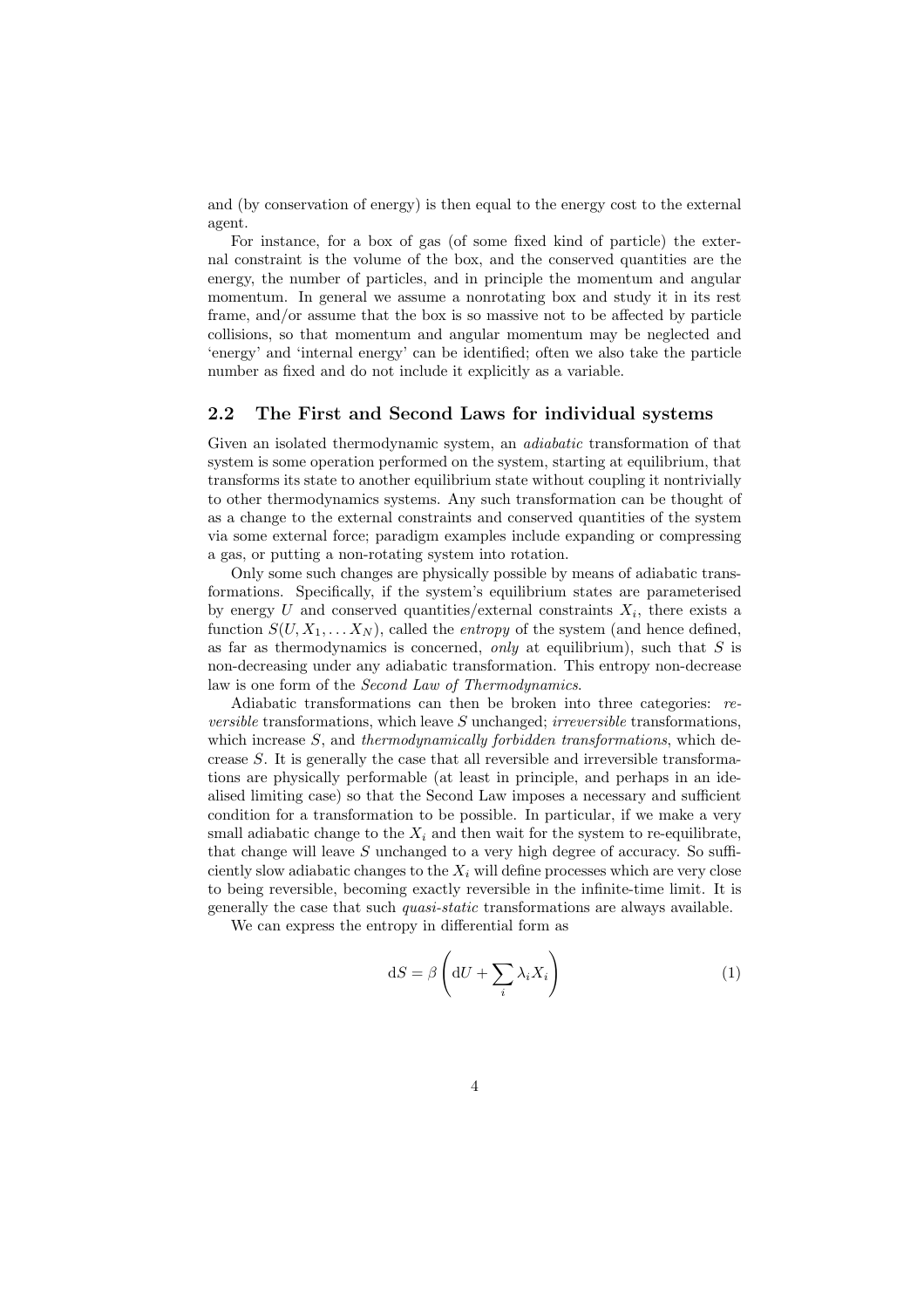or, rearranging so that U is a function of S and the  $X_i$ ,

$$
dU = TdS - \sum_{i} \lambda_i X_i \tag{2}
$$

where  $T = 1/\beta$ . T is called the *thermodynamic temperature* and the  $\lambda_i$  are the thermodynamic variables *conjugate* to the  $X_i$ ; they can be given explicitly by

$$
\frac{1}{T} = \left(\frac{\partial S}{\partial U}\right)_{X_i}; \quad \lambda_i = T\left(\frac{\partial S}{\partial X_i}\right)_{U, X_j}.
$$
\n(3)

or by

$$
T = \left(\frac{\partial U}{\partial S}\right)_{X_i}; \quad \lambda_i = \left(\frac{\partial U}{\partial X_i}\right)_{S, X_j}.
$$
 (4)

The  $\lambda_i$  usually have a physical meaning: in particular, the variables conjugate to volume, momentum, angular momentum, particle number, and charge are, respectively, pressure, centre-of-mass velocity, angular velocity, chemical potential, and electric potential.

Equation (2) is one form of the First Law of Thermodynamics. It can be understood entirely statically, as a statement of the relations between different equilibrium states. But given the existence of quasi-static processes, we can also interpret it as describing the actual change in  $U$  induced by small adiabatic changes  $X_i \to X_i + \delta X_i$  to the parameters, together with a flow of energy  $Q = T\delta S$  into the system from some external reservoir. Following Wald (1994, p.141)) we can call these the equilibrium-state and physical-process interpretations, respectively. Flow of energy of this kind is called heat flow and makes sense even if the flow is not infinitesimal; conservation of energy entails that the change in a system's energy equals the heat flow into it plus the work done on it, which is another form of the First Law.

Finally, note that at this stage of our analysis  $S$  (and, hence,  $T$ ) is fixed only up to an arbitrary rescaling: we can replace S with  $f(S)$ , for any smoothly increasing function f, and  $1/T$  with  $f'(1/T)$ , without affecting anything said so far.

#### 2.3 Multiple thermodynamic systems

Much of the content of thermodynamics is only available once we allow dynamical interactions between multiple systems. The rules for doing so are:

- 1. Any two systems may be placed in thermal contact, so that heat may flow between them while their other conserved quantities and external parameters remain separately fixed. This can be generalised to allow for other kinds of contact in which the two systems can exchange other conserved quantities.
- 2. Multiple systems in (perhaps-generalised) thermal contact may be treated as a single system; in particular, any such combined system will have a unique equilibrium state.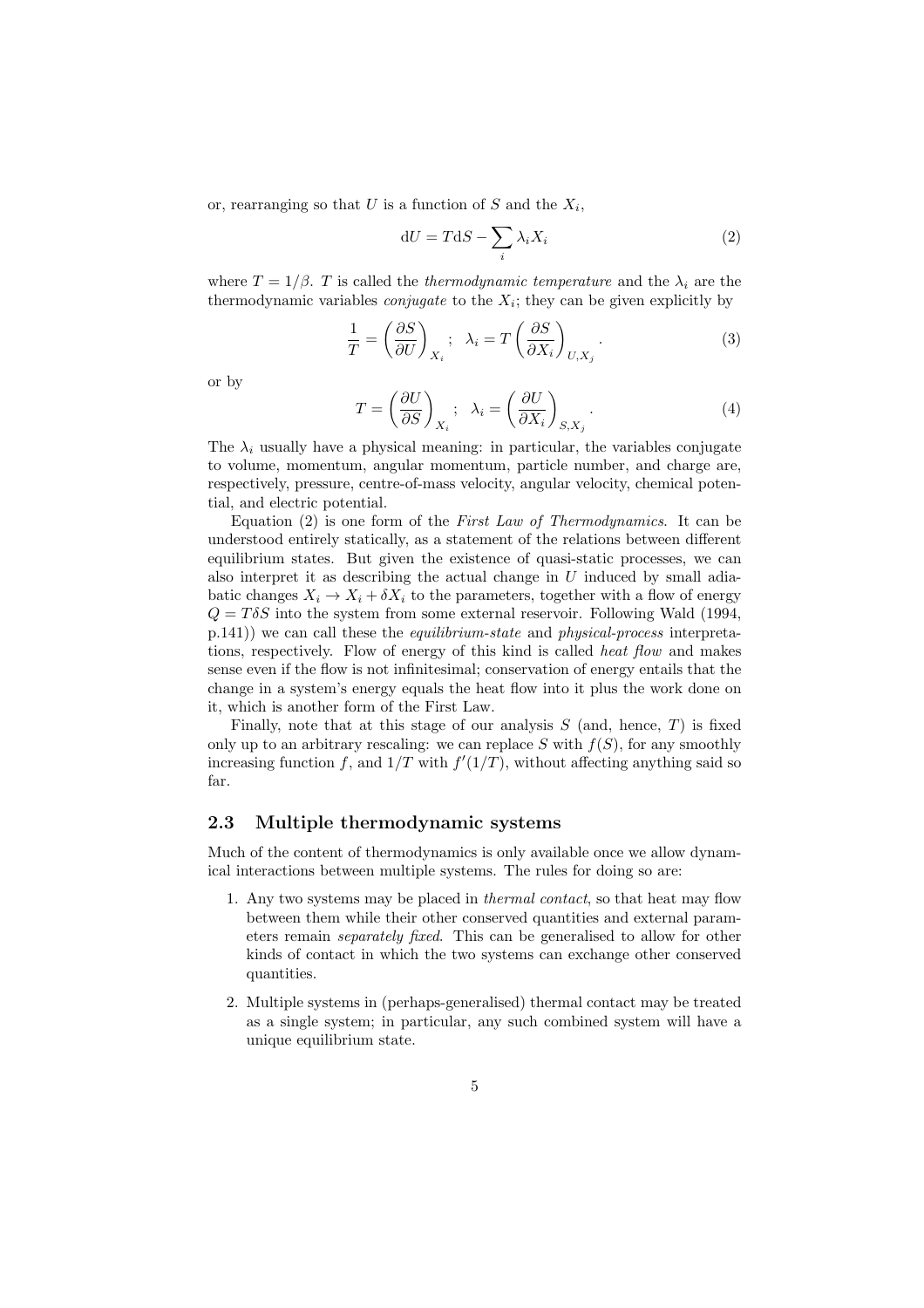3. The Second Law of Thermodynamics generalises to require that the total entropy of two systems in (perhaps-generalised) thermal contact does not decrease when those systems exchange energy and other conserved quantities. For this to be well-defined, the possibility for rescaling of entropy decreases sharply: in multiple-system contexts, entropy must be taken as fixed up to a system-independent scale and a system-dependent additive constant.

From (2) and (3) together, it follows that:

- 4. If two systems are in thermal contact, and heat  $\delta Q$  flows from system 1 to system 2, the total change in entropy is  $\delta S = \delta Q(1/T_2 - 1/T_1)$ . So heat will flow only if  $T_1 > T_2$ , and indeed, no process can as its sole effect induce heat flow unless this condition holds (the Clausius statement of the Second Law). It follows that a necessary and sufficient condition for two systems in thermal contact to be jointly at equilibrium is that they are separately at equilibrium with equal temperatures. (This generalises to other forms of contact.) As a consequence, the relation 'at equilibrium with' is an equivalence relation: this is the Zeroth Law of thermodynamics, and in textbook presentations is often taken as a starting point; in my presentation, it is a consequence of other assumptions.
- 5. Given a process involving an infinitesimal heat flow between two equilibrium systems at thermodynamic temperatures  $T_1, T_2$  together with work W done on the combined system, and such that the conserved quantities and external constraints of the two systems (other than energy) are unchanged at the end of the process, the First Law entails that

$$
W = T_1 \Delta S_1 + T_2 \Delta S_2 = T_1 \left( \Delta S_1 + \frac{T_2}{T_1} \Delta S_2 \right).
$$
 (5)

Since the Second Law entails that  $\Delta S_2 \geq -\Delta S_1$ , we have

$$
W \ge T_1 \Delta S_1 \left( 1 - (T_2/T_1) \right). \tag{6}
$$

From this, we can read off that the maximum efficiency of any cyclical process which generates work from heat flow between the two systems is  $(1 - T_2/T_1)$  and, a fortiori, that no cyclical process can as its sole effect convert heat into work, which is the Kelvin statement of the Second Law. (Other processes can do better, but they do not leave the other conserved quantities and constraints unchanged and so cannot be performed in a cycle.)

#### 2.4 Local thermodynamic equilibrium

In an extended body (such as a solid, a fluid, or a field), if the rate at which a small region of the fluid equilibrates is fast compared to the rate at which it exchanges energy and other conserved quantities with neighboring regions, the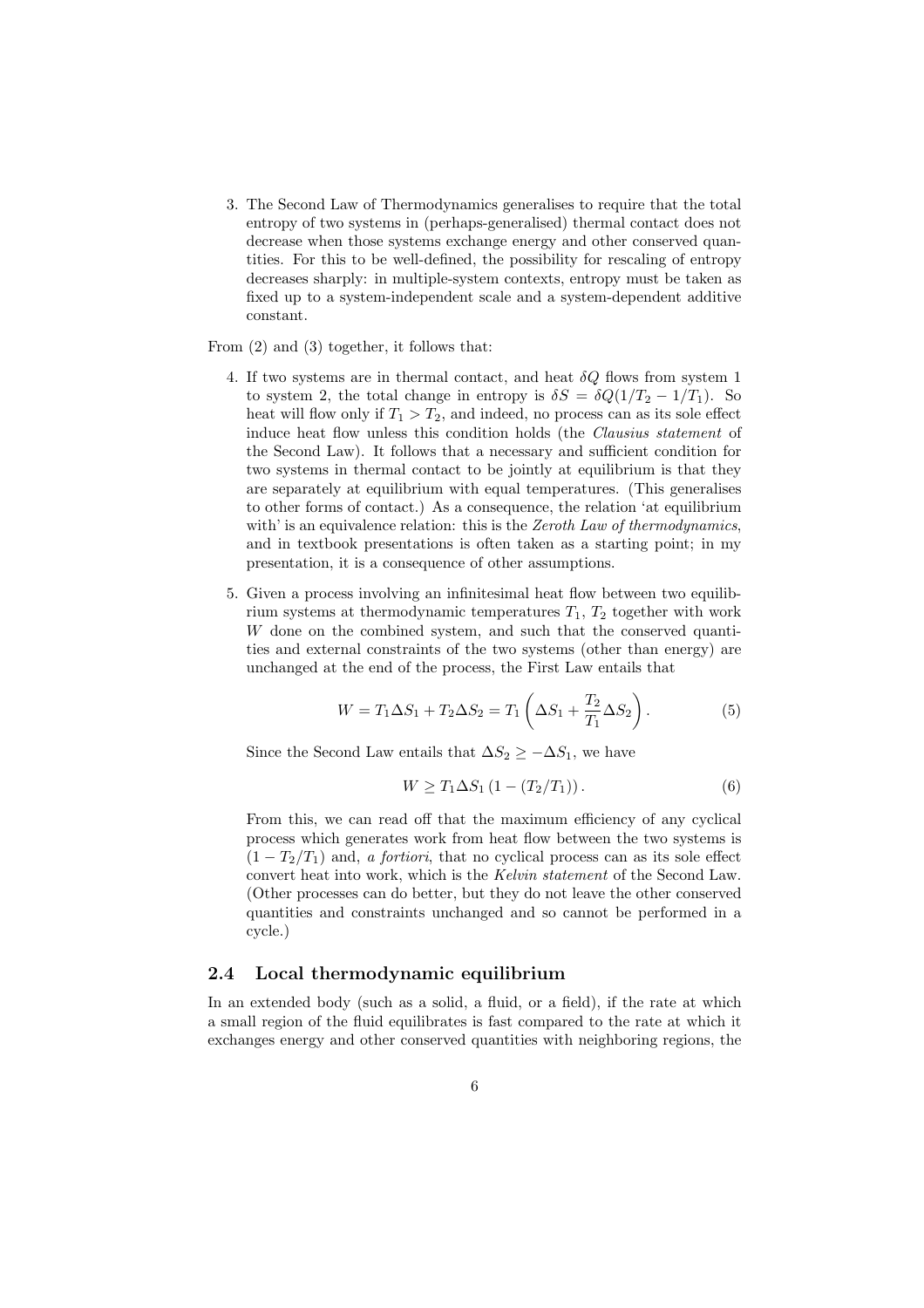body will approach local thermal equilibrium, at which we may express thermodynamic quantities like charge, energy, entropy, temperature and pressure as functions of position in the body. (For instance the sun, while not at equilibrium, is at local equilibrium, so that we can describe how temperature, pressure, entropy density and energy density vary from the core to the atmosphere.) Various phenomenological equations can be derived or postulated to describe the flow of thermodynamic quantities through the system. For instance, Ohm's Law describes how current flow in a conductor is dissipated as heat, and the Navier-Stokes equations describe the flow of a viscous fluid and the dissipation of organised energy as heat in that fluid. Various transport coefficients, like electrical resistivity and viscocity, appear in those equations, so that they cannot simply be derived from the equation of state but require additional empirical input.

#### 2.5 Complications of gravity

Thermodynamics can be coherently formulated for (relativistic or Newtonian) self-gravitating systems, but the existence of long-range forces in these systems leads to important subtleties, even before we consider black holes. Rather than discuss the (somewhat controversial) general structure of these subtleties (for that discussion, see Wallace (2010), Callender (2011), and references therein), I will illustrate them with a concrete example due to Sorkin, Wald, and Jiu (1981): a spherical box of radiation at thermal equilibrium, potentially large enough that self-gravitation has a discernible effect.

The sphere is assumed to be nonrotating and at rest. Its equation of state depends on two parameters: its radius  $R$  and its mass  $M$  (for a relativistic system, and in units where  $c = 1$ , its mass and its energy can be identified). A crucial parameter is the Schwarzschild radius  $R_S(M) = 2GM/R$ : if  $R < R_S(M)$ then an event horizon forms around the sphere and it must be treated as a black hole.

As long as  $R \gg R_s(M)$ , gravitating effects are fairly insignificant and the sphere may be treated as if it were non-self-gravitating. It then behaves as a pretty conventional thermodynamic system, with an extensive equation of state determined by the intensive formulae

$$
\rho = bT^4; \quad s = \frac{4}{3}bT^3 \tag{7}
$$

that determine the energy density  $\rho$  and entropy density s as functions of the temperature. In particular, if we consider a sequence of successively larger spheres with  $M/R<sup>3</sup>$  held constant, the temperature and density of each sphere likewise remain constant. But for denser spheres (the transition occurs roughly around  $R \simeq 5R_s$ ) gravitational effects become highly important and the system displays several distinctive features characteristic of strongly self-gravitating systems (all discussed, or readily derived, in Sorkin et al's paper):

1. Because spacetime is nontrivially curved within the sphere, we cannot define the mass of the sphere simply as the integral of the local mass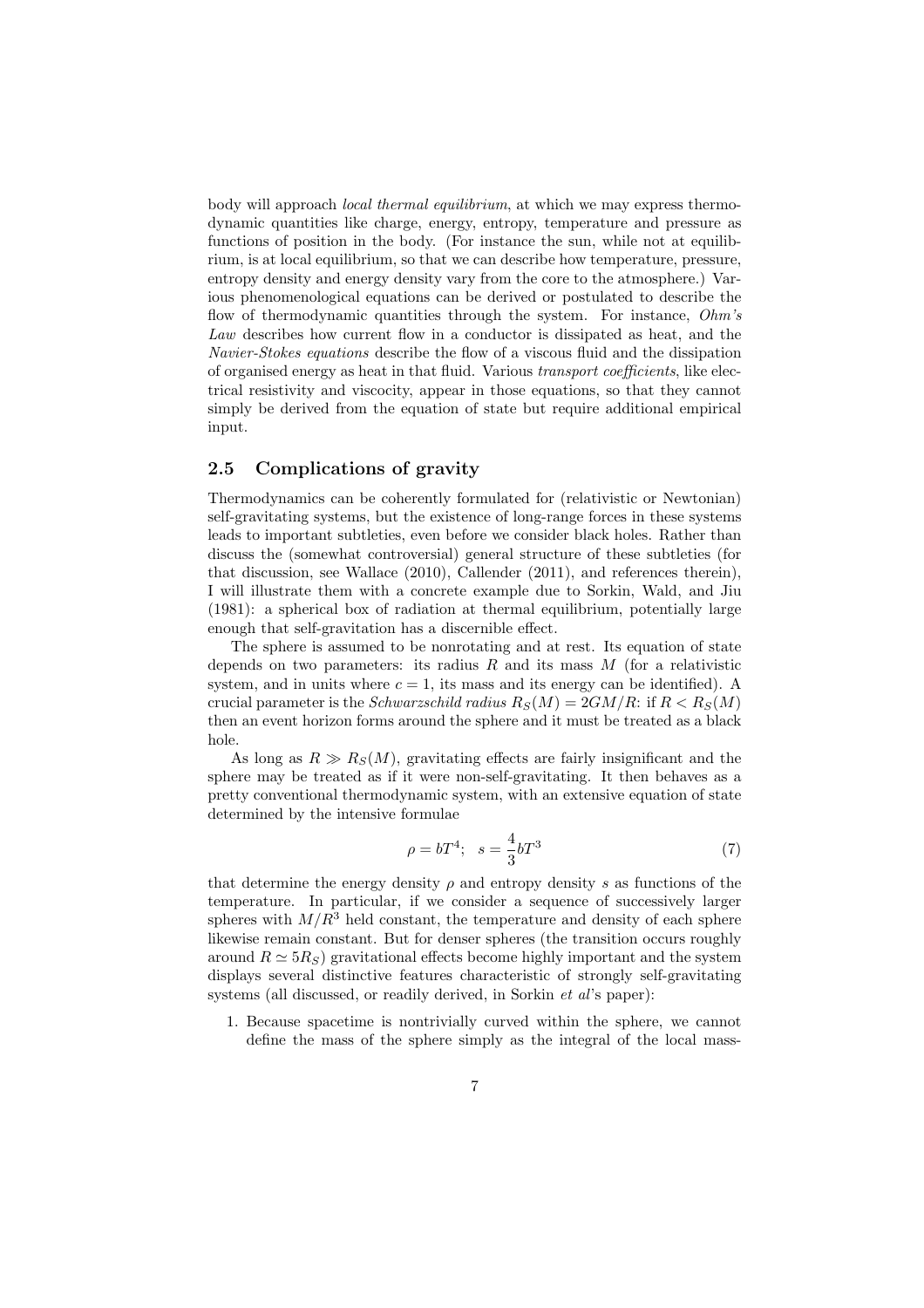density: indeed, that integral is not even well-defined in a coordinate-free way. Instead, the mass can defined by using Noether's theorem (according to which energy is the conserved quantity associated with time translation symmetry), calculated at a distance much larger than the shell radius at which the spacetime is approximately flat. The precise version of this concept of mass is called the ADM mass, after Arnowitt, Deser, and Misner (1962) (a related version, the Bondi-Sachs mass (Bondi 1960, Sachs 1961, 1962), is better suited to handle situations involving radiation but rests on the same basic idea). If the sphere had non-trivial spatial momentum and/or angular momentum, analogous ADM momenta and angular momenta can also be defined, using the appropriate asymptotic Noether symmetries.

2. The sphere becomes increasingly non-homogeneous, with the density being much higher towards the centre of the sphere. From this and the local equation of state (7), we can deduce that the locally-measured temperature also increases closer to the centre. The locally measured temperature  $t(r)$ at a radius r from the centre is related to the thermodynamic temperature (given by  $1/T = \partial S/\partial U$ ) by

$$
t(r) = \alpha(m(r), r)^{-1}T\tag{8}
$$

where  $m(r)$  is the mass of the sphere internal to r (more precisely: the ADM mass that the region of the sphere interior to  $r$  would have if it were confined to that region and the rest of the sphere removed) and  $\alpha(m,r) = (1 - 2Gm/r)^{1/2}$  is the gravitational redshift induced by a spherically symmetric mass m.

- 3. The sphere is no longer extensive in any meaningful sense: increasing R to  $KR$  and M to  $K^3M$  will not produce a qualitatively similar sphere. Indeed, if  $R \ll 0.254R<sub>S</sub>$ , the sphere becomes unstable and undergoes gravitational collapse into a black hole.
- 4. The heat capacity of the sphere (i. e. , the rate of change of mass with temperature at constant radius) decreases to zero and becomes negative, so that decreasing the energy of the sphere actually causes it to become hotter.

Though Sorkin et al do not discuss it, the notion of "thermal contact" also has to be analysed with some care for these systems. For a start, we cannot put two such spheres in thermal contact simply by placing them adjacent to one another: their mutual gravitation would radically alter each other's states, probably producing gravitational collapse unless handled carefully. An intermediate system is required.

As a concrete example, consider the following process for transferring heat between two spheres with thermodynamic temperatures  $T_1, T_2$ , masses  $M_1, M_2$ and surface redshifts  $\alpha_1, \alpha_2$ :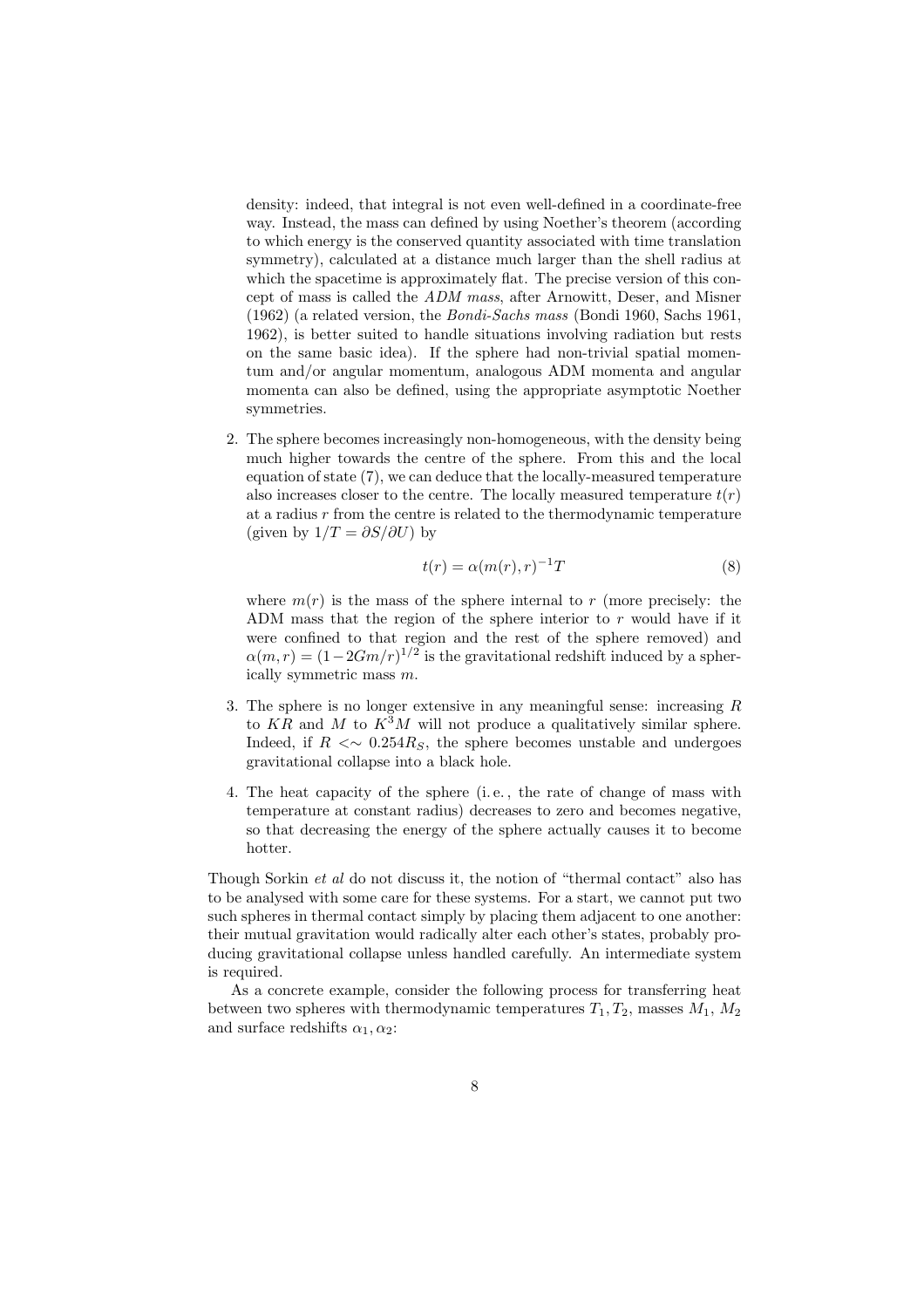1. A box is slowly lowered to the surface of Sphere 1 from 'infinity' (i. e. , from very far above the sphere), allowed to fill with a small amount of radiation of local mass m and temperature  $T_1/\alpha_1$ , and then slowly lifted back to infinity, requiring (Unruh and Wald 1982) work

$$
W_1 = (1 - \alpha_1)m. \tag{9}
$$

2. The box is adiabatically compressed or expanded (as appropriate) to a temperature  $T_2/\alpha_2$ , requiring additional (possibly negative) work

$$
W_2 = \left(\frac{(T_2/\alpha_2)}{(T_1/\alpha_1)} - 1\right)m\tag{10}
$$

(as can be deduced from the equation of state (7)) and changing its mass to  $m(T_2/\alpha_2)(T_1/\alpha_1)$ 

3. The box is slowly lowered to the surface of Sphere 2, requiring negative work

$$
W_3 = -(1 - \alpha_2) \frac{(T_2/\alpha_2)}{(T_1/\alpha_1)} m.
$$
\n(11)

4. The box is then opened and the radiation released into Sphere 2; this is adiabatic, since it has the same local temperature as Sphere 2's surface.

The entire process is adiabatic and has the following energy implications:

$$
\Delta M_1 = -\alpha_1 m; \quad \Delta M_2 = \alpha_1 m (1 + (T_2/T_1)); \quad W = W_1 + W_2 + W_3 = \alpha_1 m (T_2/T_1).
$$
\n(12)

This has the characteristic form of a Carnot cycle. As a corollary, if  $T_1 > T_2$ , net work is extracted by the process, and we can replace (3) by

3'. The box is slowly lowered towards the surface of Sphere 2 until the work extracted by doing so makes the whole process work-neutral, and then released to free-fall the rest of the way.

The new process permits heat transfer, without work expenditure, from Sphere 1 to Sphere 2 provided  $T_1 > T_2$ , and so provides a means to put the two spheres in (somewhat indirect) thermal contact.

In many examples of self-gravitating bodies, there is another way to put two bodies into thermal contact: seal them both into a very large box with reflecting walls, and wait. If one or other body is above absolute zero, it will emit electromagnetic radiation; in due course, the box will fill with radiation in local thermal equilibrium. Each body is in thermal contact with the radiation and so, indirectly, with the other body. This is an effective way (in principle and in thought, not in engineering practice!) to, for instance, place two neutron stars or white dwarfs into thermal contact. It is not really an option for our radiation spheres, because they are themselves comprised of thermal radiation so the breakdown into subsystems would not be well-defined.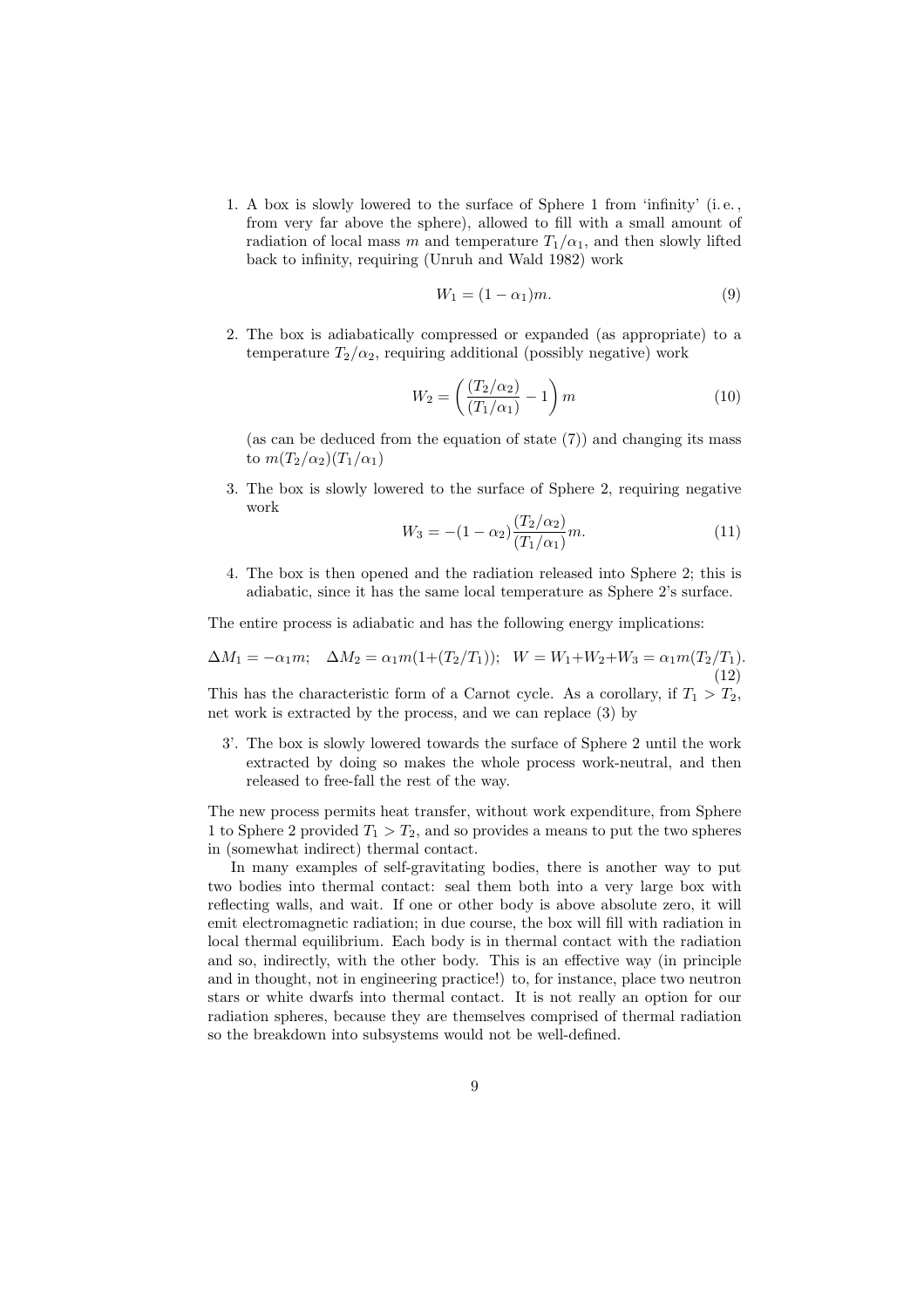### 3 Classical black hole thermodynamics

We can now consider whether, and to what extent, these thermodynamic notions apply to black holes and systems of black holes. In this section I consider only 'classical' black holes, by which I mean: black holes, if we neglect or imagine away any quantum-field-theoretic effects: in particular, any matter fields present will be treated phenomenologically and classically. For clarity, I do not mean "black holes, under the fiction that the world is exactly classical": I'm not sure that is even well-defined (though see Curiel (2014)) but in any case it presumably would not include thermal radiation, which can be treated phenomenologically as a classical fluid but whose derivation via statistical mechanics requires quantum theory.

#### 3.1 Black holes as objects

The basic idea of BHT is that black holes are thermodynamic systems, and that a particular subclass of black holes (the stationary black holes) are the equilibrium states of those systems. But from the starting point of general relativity, it is hard to see how this is even coherent: in that context, a "black hole" is identified globally as a region of spacetime from which null geodesics cannot reach future infinity (see, e.g., Hawking and Ellis (1973)). A spacetime region cannot itself change in time, so the notions of 'equilibrium' or 'equilibration' don't obviously make sense under this definition.

But the relativist's concept of a black hole is not the only one extant in physics. Astrophysicists have long spoken of black holes as objects which persist through time and whose properties change in time: any talk of black holes orbiting one another, or of two black holes merging to form a larger hole, or of the velocity of a black hole relative to another astrophysical object, seems to require a three-dimensional view of black holes as objects, in tension with the spacetime-region view natural in theoretical relativity.

The membrane paradigm of Macdonald, Price and Thorne, developed in detail in the astrophysical context in Thorne, Price, and Macdonald (1986) and adapted for the quantum theory of black holes by Susskind, Thorlacius, and Uglum (1993), addresses just this problem. Thorne et al consider a timelike surface — the 'membrane', or 'stretched horizon' — that is placed around the true event horizon, at a very small proper distance from the true horizon. Thorne *et al* give the stretched horizon an area  $(1 + \alpha)^2$  times that of the true horizon, where  $\alpha$  is some positive real number  $\ll 1$ ; more useful for foundational purposes is Susskind et al's convention (which I adopt henceforth), giving the horizon an area one Planck area larger than that of the true horizon.

The defining property of the event horizon, physically, is that nothing can emerge from it, and so in particular nothing can enter it and later return. But virtually nothing can cross the stretched horizon and return, because doing so would require extremely high accelerations — indeed, under Susskind et al's convention, it would require accelerations so high as to require Planck-scale physics to describe. So as long as we are dealing with energy levels below the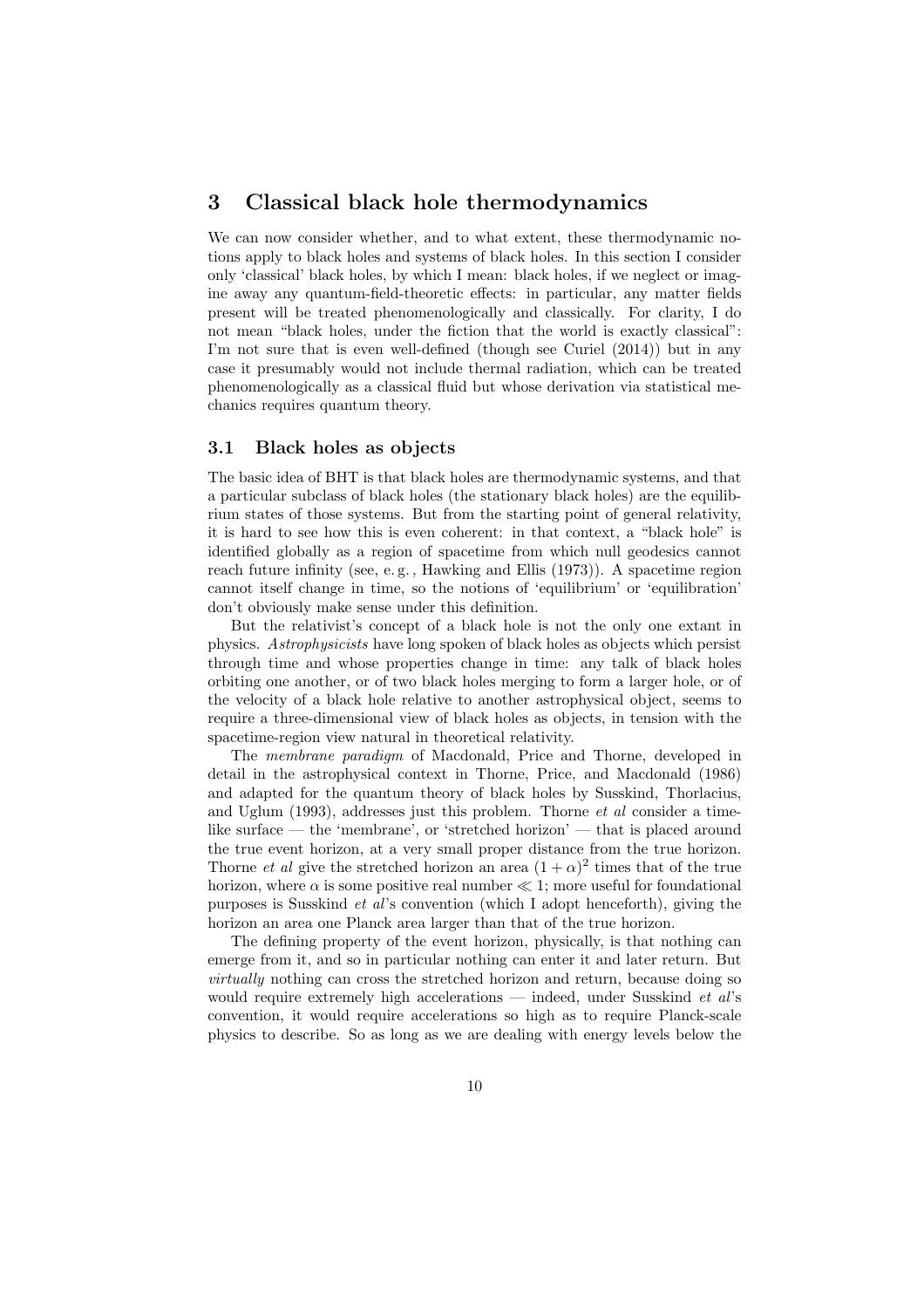Planck scale, the stretched horizon may be treated as a one-way barrier just as can the true horizon.

On the other hand, the stretched horizon is an ordinary timelike surface; it can be treated as a two-dimensional closed surface in space that evolves through time, and so can be attributed potentially-time-dependent physical properties. And with its aid, we can then restate the goal of black hole thermodynamics as follows: to investigate the extent to which the stretched horizons of black holes can be treated as ordinary physical systems, and assigned mechanical, electromagnetic, and thermodynamic properties, from the point of view of any observers who remain outside the black hole  $-$  or, to put it in less operational terms, the extent to which we can give a self-contained account of physics in the region of spacetime exterior to any black holes in terms of stretched horizons to which such properties are assigned.

#### 3.2 Equilibrium and equilibration for black holes

Thermodynamics describes equilibrium systems in terms of their conserved quantities and external constraints. There are no real external constraints applicable to a black hole, but there are quantities which we would expect to be conserved: the energy, momentum and angular momentum of the hole (defined asymptotically by the ADM method) and its electrical charge. In each case these quantities are associated to long-range forces (gravity for the quantities associated to spacetime symmetries; electromagnetism for charge), as these forces ensure that matter bearing the conserved quantity will leave an asymptotic trace on the spacetime even once it crosses the stretched horizon. (Conserved quantities like baryon number, by contrast, cannot be expected to show up in the physics of the black hole exterior, since the long-range physics will be indifferent as to whether a particle that crosses the horizon is, say, a neutron rather than an anti-neutron.) By working in a reference frame at which the black hole is at rest and its angular momentum is aligned along the  $z$  axis (again, using the ADM charges to define this rigorously) we reduce the conserved quantities to three: the black hole's mass  $M$ , the magnitude  $J$  of its angular momentum, and its charge Q. So if black holes have equilibrium states, we would expect the space of such states to be parametrised by these three quantities.

The definition of an 'equilibrium' state is that it is unchanging in time, and general relativity offers a clear way to represent this: we look for stationary solutions of the Einstein field equations, that is: solutions with a timelike Killing vector. Such solutions certainly exist for general  $M, J, Q$ : the Kerr-Newman solutions to the coupled equations of general relativity and vacuum electromagnetism (aka Einstein-Maxwell theory) are stationary and parametrised precisely by mass, angular momentum and charge. When  $Q=0$ , these solutions reduce to the Kerr solutions of vacuum general relativity; when  $J = 0$ , to the sphericallysymmetric Reissner-Nordstrom solutions of the Einstein-Maxwell theory; when both are zero, to the well-known Schwarzschild solution. The Kerr-Newman solution only describes a black hole when  $Q^2 + J^2/M^2 \leq M^2$ , with solutions violating this inequality describing naked singularities; black holes that saturate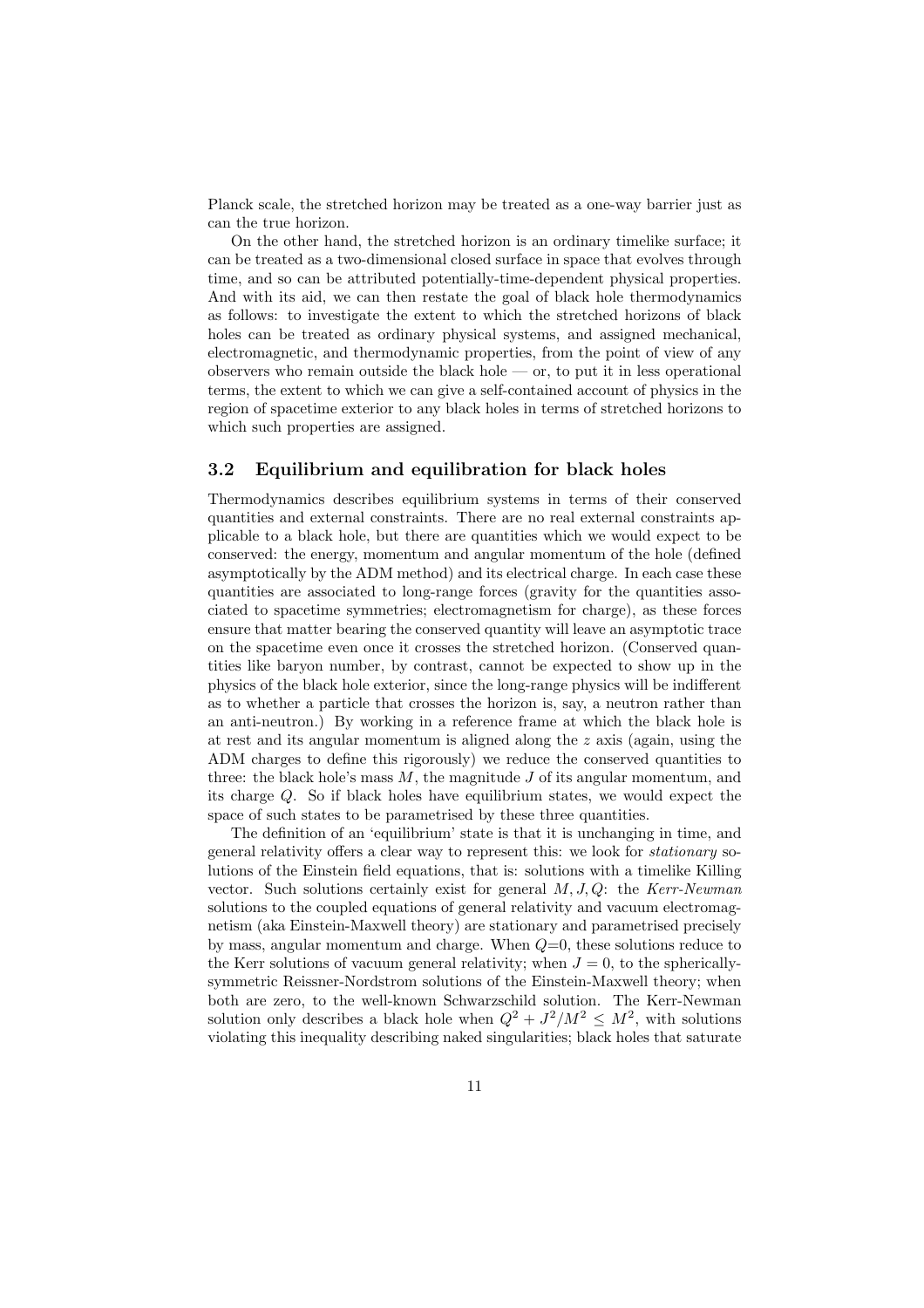the inequality are called extremal, and are a somewhat puzzling but theoretically important special case.

The 1970s saw extensive work by Bardeen, Carter, Hawking, Israel and many others to prove the "No-Hair Conjecture": that the Kerr-Newman black holes are the unique stationary solutions to the Einstein-Maxwell theory, and so provide unique equilibria. To this day there remain loose ends in the conjecture and in its extension to more general situations in higher spacetime dimensions and with other long-range forces present, but in his review article in the Einstein Centenary Survey (Carter 1979) felt able to say that

the no-hair theorems available  $\dots$  are quite sufficient to justify  $$ with at least the degree of rigour usually considered acceptable in physics — the assumption by any practically minded astrophysical theorist that any (external source free) black hole equilibrium-state solution ... belongs to the Kerr or Kerr-Newman families".

(See Carter's review article for detailed references and for a summary of the main results; see also Carter (1997) for some historical remarks and Chrusciel and Costa (2008) for a fairly up-to-date survey.)

Of course, thermodynamic equilibrium requires more than mere stationarity: it requires non-equilibrium systems to converge to equilibrium, and in particular, perturbations of equilibrium states to be damped back down to equilibrium. The stability of black holes, and the convergence to equilibrium of non-stationary black holes, has been extensively studied both analytically and numerically. By the mid-1980s (see chapters VI-VII of Thorne, Price, and Macdonald (1986), and references therein) it was established that perturbations of the stretched horizon by external gravitating bodies are damped away (for instance, the stretched horizon can oscillate, but these oscillations are damped, dying away back to equilibrium via the emission of gravity waves). Computer simulations of colliding black holes, and accretion of matter onto black holes, likewise demonstrate that the system evolves rapidly to the equilibrium-blackhole configuration, decaying by the emission of gravity waves ('ringdown'). And the historic observation of gravity waves in 2016 by the LIGO observatory provided a remarkably precise fit to the quantitative ringdown predictions, and so can reasonably be said to provide (ongoing) observational support for black hole equilibration.

In summary: we have both a clear understanding of what the black hole equilibria are, and a pretty good grasp on why they are indeed equilibria: at the least, I think it would be hard to argue that we have any better theoretical control of how paradigm 'normal' thermodynamical systems, like dilute gases, approach and remain at equilibrium. So far, black holes fully fit the requirements to count as thermodynamic systems.

#### 3.3 The laws of black hole thermodynamics

To treat a black hole as a thermodynamic system requires us to identify external interventions, and to divide them into adiabatic changes and heat flows. The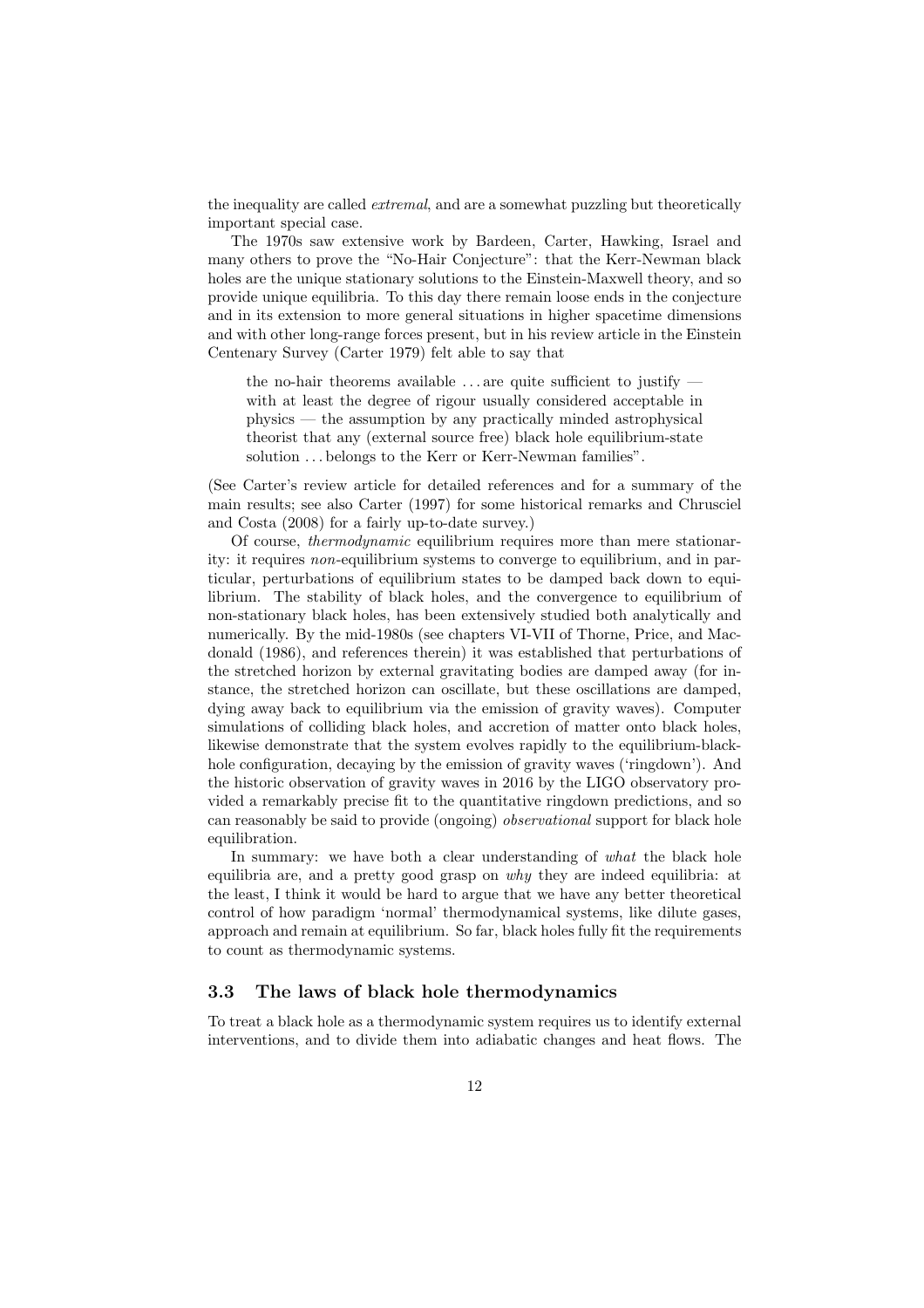former is fairly straightforward: to move a black hole from one equilibrium state to another is going to require us to change its mass, angular momentum or charge, and the simplest way to do that is to drop matter into it. The latter is more delicate, since the division between 'heat' and 'work' is less obvious in an alien situation like this than for a box of gas. The simplest thing to do (in this case as in other less-familiar cases in 'regular' thermodynamics) is to identify which transformations are reversible and which irreversible, and then define the quasi-static adiabatic processes as the reversible ones.

Christodolou and Ruffini demonstrated (Christodolou and Ruffini (1971); see Misner, Thorne, and Wheeler (1973, pp.907–913) for a discussion) that the quantity that plays the role of entropy for a black hole (at least for infinitesimal changes) is surface area (which, for an equilibrium black hole, is given by a known function of  $M$ ,  $J$  and  $Q$ ): any intervention on an equilibrium black hole must leave the surface area nondecreasing, so that the reversible processes are those that leave surface area invariant and the irreversible processes strictly increase area. Reversible transformations of J and Q can be brought about as follows:

- To reversibly change the charge of a charged black hole, lower some charged matter very slowly on a cord so that it is suspended, stationary, just above the event horizon; then let go.
- To reversibly increase the angular momentum of a rotating black hole, fire some mass at it on a trajectory which just brushes the event horizon.
- To reversibly decrease the angular momentum of a rotating black hole, use the Penrose process (Penrose (1969), Penrose and Floyd (1971); see Carroll (2003, pp.267–271) for an introduction): fall freely towards the black hole on a trajectory that passes just above the event horizon, and at point of closest approach, eject some mass into the black hole on a trajectory opposite to the direction of rotation of the hole.

Dropping charge into a black hole from finite height, or injecting mass on a non-brushing trajectory, or using the Penrose process on a higher trajectory, will in each case be *irreversible*, bringing about an increase in surface area.

Hawking's area theorem (Hawking 1972) generalises Cristodolou and Ruffini's result beyond infinitesimal changes: Hawking proved that the area of any black hole is nondecreasing. His derivation presumes

- 1. that physics in the exterior of the black hole remains predictable (that is, roughly: assuming that no naked singularities form; see Wald (1994, pp.138-9) for a more precise discussion);
- 2. the Einstein field equations;
- 3. the null energy condition: that the stress-energy tensor T satisfies  $T(v, v) \geq$ 0 for any null v. This is violated in some exotic quantum-field-theoretic situations (of which more later) but seems a safe assumption for bulk matter, such as electromagnetic radiation and astrophysical fluids.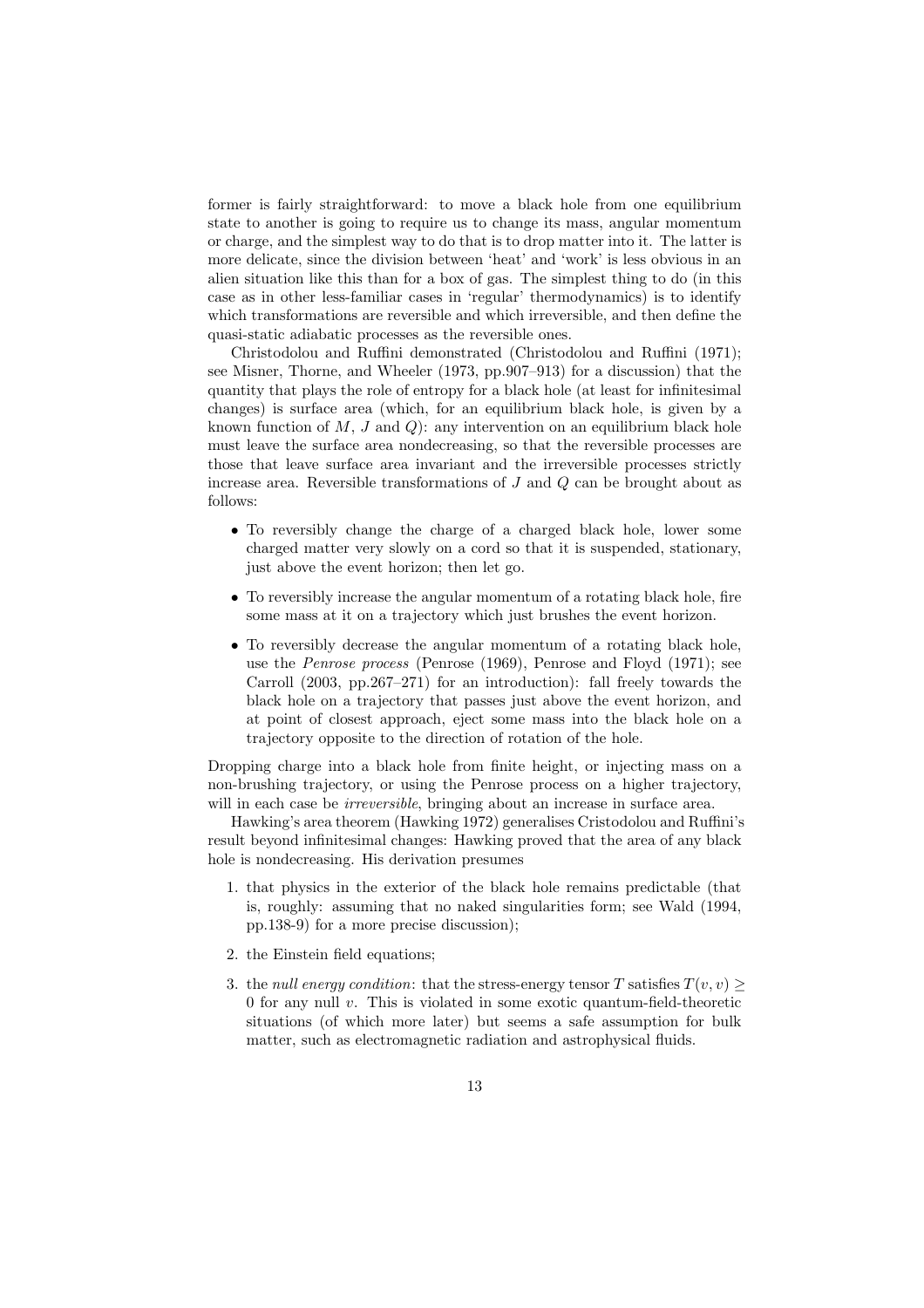Bardeen, Carter, and Hawking (1973) christened the Area Theorem the "Second Law of black hole thermodynamics"; in fact, it goes rather beyond the entropy-increase form of the standard Second Law, since black hole surface area remains well-defined even when a black hole is far from equilibrium, whereas thermodynamic entropy is defined only at equilibrium.

In the same paper, Bardeen et al also established the "First Law of black hole thermodynamics" which states that

$$
dM = \frac{1}{8\pi}\kappa dA - \Omega dJ - \Phi dQ \qquad (13)
$$

where  $\kappa$  is the surface gravity of the black hole, A its surface area,  $\Omega$  its angular velocity, and  $\Phi$  the electric potential on its surface. This is *precisely* the form of the standard First Law for a thermodynamic system where angular momentum and charge are conserved quantities, including the identification of the conjugates to J and Q as, respectively, angular velocity and electric potential. It permits us to identify the thermodynamic temperature of the hole as proportional to the surface gravity — albeit, as long as we are considering a system in isolation, we have only identified entropy up to a monotonic function. Furthermore, we can independently prove the 'physical-process' and 'equilibrium-state' versions of the First Law distinguished by Wald (recall the discussion in section 2.2), demonstrating that the overall structure of interventions on the black hole is self-consistent and fits the model of equilibrium thermodynamics.

#### 3.4 Beyond Einstein's equation

Bardeen et al's derivation of the laws of Black Hole thermodynamics presupposed the Einstein field equations; however, as Wald and collaborators have shown (Wald (1993); see Wald (1994, pp.143-147) for an introduction and further references, and Jacobson and Mohd (2015) for more recent developments), the First Law (in both physical-process and equilibrium-state form) can be derived from a general diffeomorphism-invariant Lagrangian theory of gravity by identifying the entropy as (a form of) the Noether charge associated with the diffeomorphism symmetry, evaluated with respect to a vector field that coincides on the horizon with the horizon Killing vector.

So far as I know there is no fully general non-decrease theorem for this generalised black hole entropy of the same scope of Hawking's area theorem, but Jacobson, Kang, and Myers (1995) have demonstrated that this generalised definition of entropy is nondecreasing under at least quasi-stationary processes, provided that the null energy condition is satisfied; they also prove the analog of Hawking's result for a large class of generalisations of the Einstein Lagrangian.

The physical reason for caring about this generalisation lies in the effectivefield-theory program in contemporary particle physics. From that perspective, general relativity is thought of as a non-renormalisable effective field theory, regularised by a cutoff imposed by unknown Planck-level physics. In such a theory, all possible diffeomorphism-covariant action terms should be present; the Einstein-Hilbert action is just the leading-order term in an infinite expansion of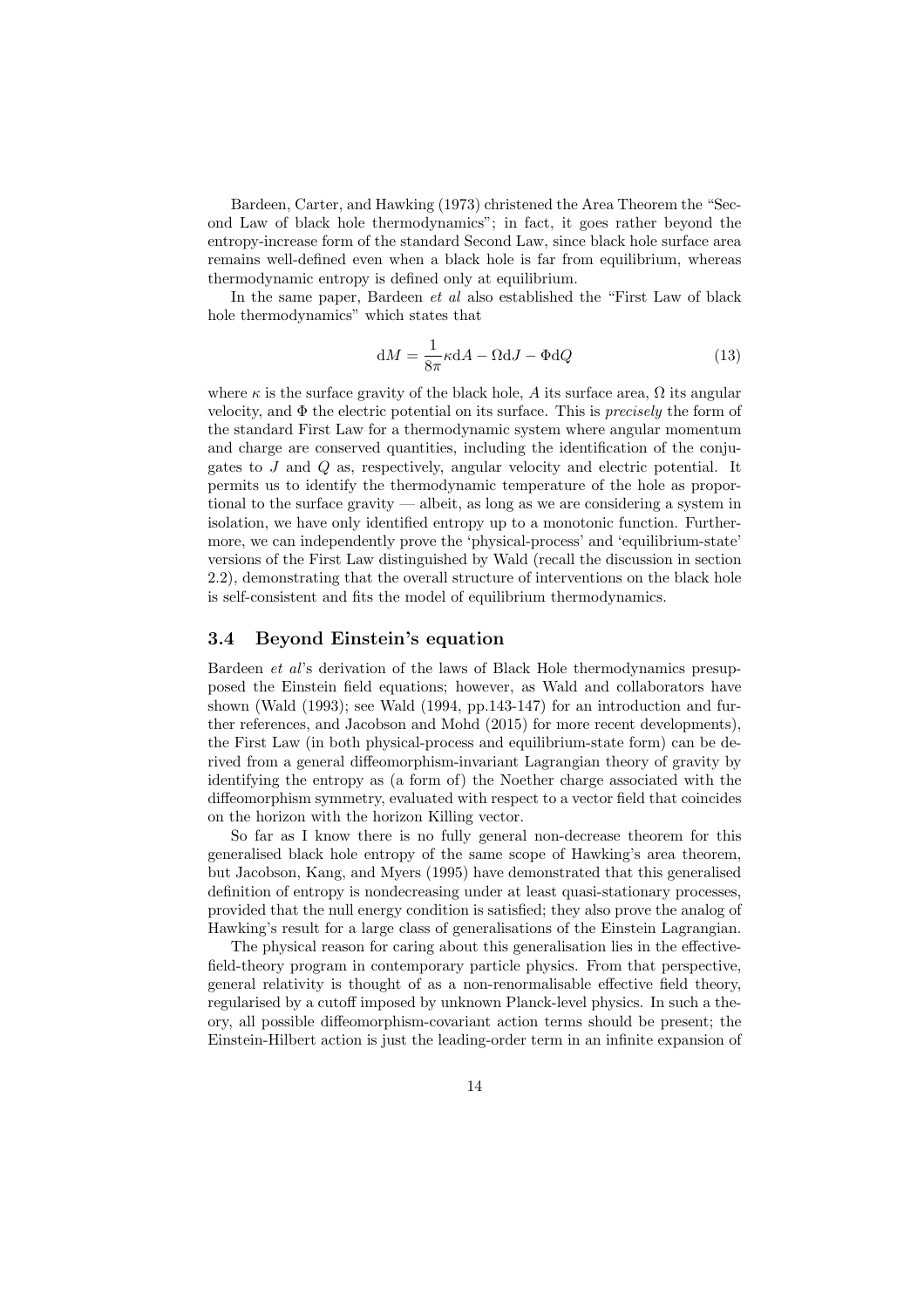the Lagrangian in these various terms. So the fact that black hole thermodynamics extends so naturally beyond the Einstein-Hilbert case is reassuring for the physical applicability of the theory.

#### 3.5 Local properties of the stretched horizon

The stretched horizon of a black hole is, it seems, a purely fictional entity, invisible to anyone falling through it and corresponding to no locally-present distribution of charge or energy. It is therefore frankly startling that it can be treated not simply as a formal device to make sense of black hole thermodynamics (as I used it above) but as an actual extended physical system with local thermodynamic properties.

To expand: as discussed in extenso in Thorne, Price, and Macdonald (1986) and references therein, we can treat the stretched horizon as a two-dimensional, electrically-conducting, viscous fluid, assigning to each infinitesimal part of its surface the exact charge, current, and stress-energy densities required to terminate the electromagnetic and gravitational field lines on its exterior. This assignment is arguably fictional since an observer freely falling through the horizon will not encounter these charges or energies, but from the point of view of physics outside the stretched horizon they are entirely real. To give some examples (many more can be found in Thorne et al):

1. If a positively charged particle falls towards the North pole of an uncharged black hole, its field will induce a current flow of negative charge towards the north pole, which will become negatively charged; the South pole, opposite the direction of approach of the falling particle, will become positively charged. By applying the law of Ohmic dissipation to this current flow (the black hole's surface resistivity is  $\sim$  377 ohms) we deduce that heat will be dissipated in this process so that the black hole area increases. When the charged particle reaches the surface, current will flow back until the charge density on the surface is constant, dissipating more heat. Any region of charge excess will spread out exponentially so that the time for an initially non-equilibrium charge distribution to equilibrate is  $\tau_{eq} = \sim M \log M$  in Planck units, or in more astrophysically useful units

$$
\tau_{eq} \sim 4.9 \times 10^{-6} \left(\frac{M}{M_{\odot}}\right) \left(\log(M/M_{\odot}) + 87.4\right) \text{seconds} \tag{14}
$$

 $(M_{\odot} = 1.99 \times 10^{30}$ kg is the mass of the Sun). Only in the limit where the charge is lowered infinitely slowly to the surface will the current flow be so slow, and the readjustment of charge across the surface so complete, that no heat is dissipated; this is the reversible process described previously.(Znajek 1978; Damour 1978; Macdonald and Suen 1985; Thorne, Price, and Macdonald 1986, pp.35–38,57–64.)

2. If an electrically neutral black hole rotates in an asymptotically constant magnetic field at right angles to its axis of rotation, eddy currents will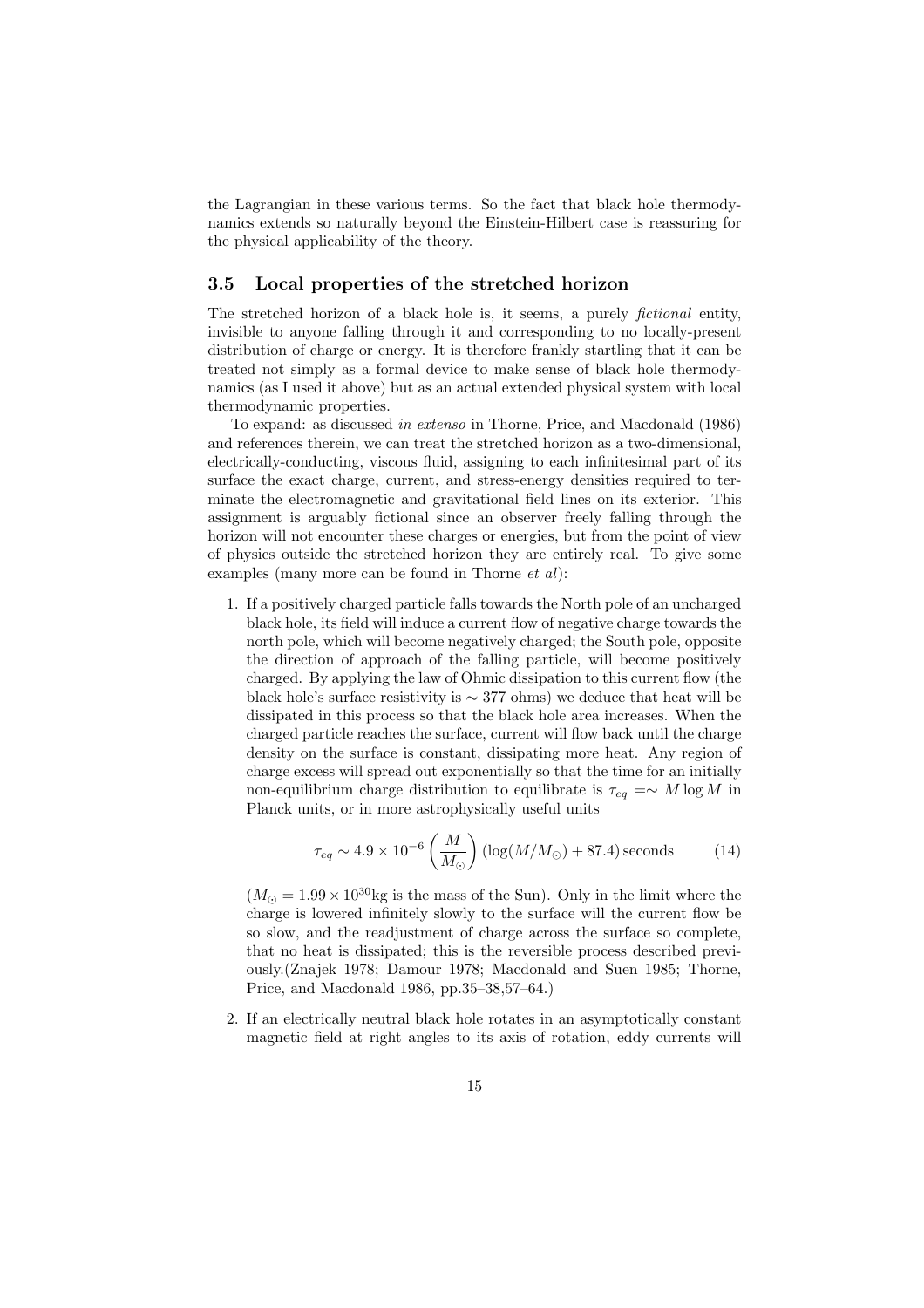be induced in the horizon. The magnetic field will exert a torque on the black hole via these currents, which will slow its rotation while also dissipating heat through electrical resistance. The result is that the rotational energy of the black hole will be dissipated as heat, slowing the black hole's rotation and increasing its area; the overall energy of the black hole remains conserved: that is, no energy is extracted from the static magnetic field in this process. (Thorne and Macdonald 1982,(Thorne, Price, and Macdonald 1986, pp.102–106).)

3. If a black hole rotates in the tidal field of a larger gravitating body, the surface of the hole will be perturbed; this in turn produces viscous dissipation and corresponding viscous torque on the black hole in accord with the Navier-Stokes equation, dissipating heat and slowing the rotation of the hole. (Hawking and Hartle 1972; Hartle 1973, 1974; Thorne, Price, and Macdonald 1986, pp.252–255.)

Also part of the local thermodynamics of black holes is the so-called Zeroth law of black hole thermodynamics (Bardeen, Carter, and Hawking 1973), which states that the temperature of a black hole is constant everywhere on the horizon. In ordinary thermodynamics, the analogous result — that for a body at equilibrium, the local temperature is constant — is more naturally thought of as a corollary of the Zeroth Law applied to the local-thermal-equilibrium context.

#### 3.6 No thermal contact for classical black holes

So far as we treat each black hole as an isolated system, the resemblance to a thermodynamic system seems pretty complete: black holes have notions of equilibrium and equilibration, reversibility and irreversibility, and local thermodynamic properties. But the resemblance terminates abruptly — at least as far as classical black holes are concerned — as soon as we try to consider them as thermodynamic systems interacting with other black holes, or with non-black-hole thermodynamic systems.

Specifically: there seems to be no available process that can reduce the entropy of one black hole and increase that of another (or of a non-black hole thermodynamic system), even if the total entropy is increasing. To the contrary, the analysis of reversible and irreversible processes above applied to each hole separately. Likewise, Hawking's area theorem applies separately to each connected component of a spacetime's event horizon, and so mandates not just that the total entropy of a system of black holes is nondecreasing but that the entropy of each black hole is separately nondecreasing. As a corollary, there seems no prospect of running a Carnot cycle between two black holes, and no prospect of allowing heat to flow from one hole to another. Likewise, there seems no way to make sense of heat flow from a black hole, to any other thermodynamic system. The nearest we can get is to allow two black holes to 'interact' by colliding, in which case the area theorem guarantees that the new black hole has a larger entropy than its constituents, but this is a pale shadow of genuine thermal contact.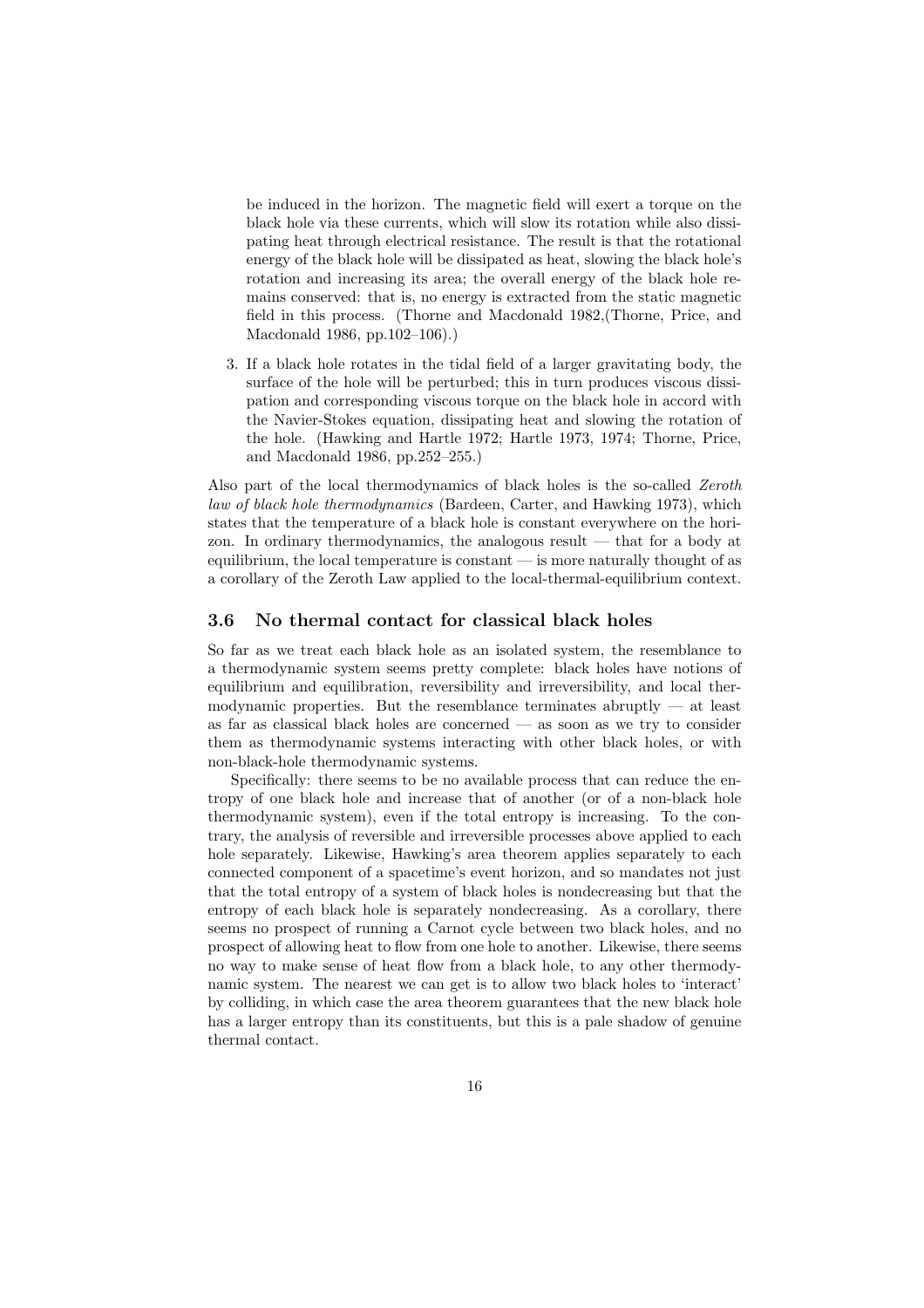In particular, classical black holes are completely black in the sense that they omit no thermal radiation. This means that a black hole placed in thermal contact with another body by the method of putting both in a box and letting it fill with radiation will simply eat all the radiation, however low its temperature. The only temperature that we seem consistently able to attribute to a classical black hole is then absolute zero.

These limitations are aggravated by Bekenstein's (1973) observation that identifying black hole area with entropy also provides opportunities to violate the Second Law of thermodynamics unless we place some constraints on the form of the energy-entropy relation for ordinary matter — constraints that do not seem well motivated within classical physics. Specifically:

- If some body of small mass  $m$  and entropy  $s$  is slowly lowered right to the event horizon and then released (the so-called 'Geroch process', proposed by Robert Geroch during a 1970 Princeton colloquium), it will do work on the mechanism that lowers it. Qualitatively this is no different from the way in which a weight slowly lowered from a pulley can do work at the top of the pulley, but the quantitative scale is much larger: if a pointlike body of mass  $m$  is slowly lowered to a point above the event horizon with redshift  $\alpha$ , then the work extracted is  $W = m(1 - \alpha)$  and so (by conservation of ADM mass) the mass increase of the black hole is  $m\alpha$  (Unruh and Wald 1982). As the mass is lowered arbitrarily close to the horizon,  $\alpha \to 0$ , and so the black hole's mass after the process is carried out, and hence its surface area, will be unchanged — but the entropy of the outside world will decrease by s. (This process can even be used to turn heat into work with perfect efficiency, thus violating at least the operational content of the Kelvin statement of the Second Law.)
- If some large body with mass  $M$  and entropy  $S$  undergoes gravitational collapse, it will form a black hole with area proportional to  $M^2$ , and decrease the entropy of the external world by S. If black hole area is identified with entropy (up to some scale factor  $K$ ) then the total entropy change is  $16\pi KM^2 - S$ , which for appropriate choices of M and S could easily be negative. (Susskind 1995)

As Bekenstein pointed out, both of these arguments would fail if there is some fundamental bound on the minimum size of a body with given entropy and mass. To expand: specialising for simplicity to a Schwarzschild black hole with mass M, the redshift at radial coordinate r is  $\alpha(r) = (1-2M/r)^{1/2} = ((r-2M)/r)^{1/2}$ , and the proper distance from the event horizon of an object at coordinate  $r$  is

$$
d = \int_{2M}^{r} \frac{\mathrm{d}r}{\alpha(r)}.\tag{15}
$$

Very close to the black hole  $((r - 2M)/2M \ll 1)$ , we can approximately take

$$
\alpha(r) \simeq \left(\frac{r - 2M}{2M}\right)^{1/2},\tag{16}
$$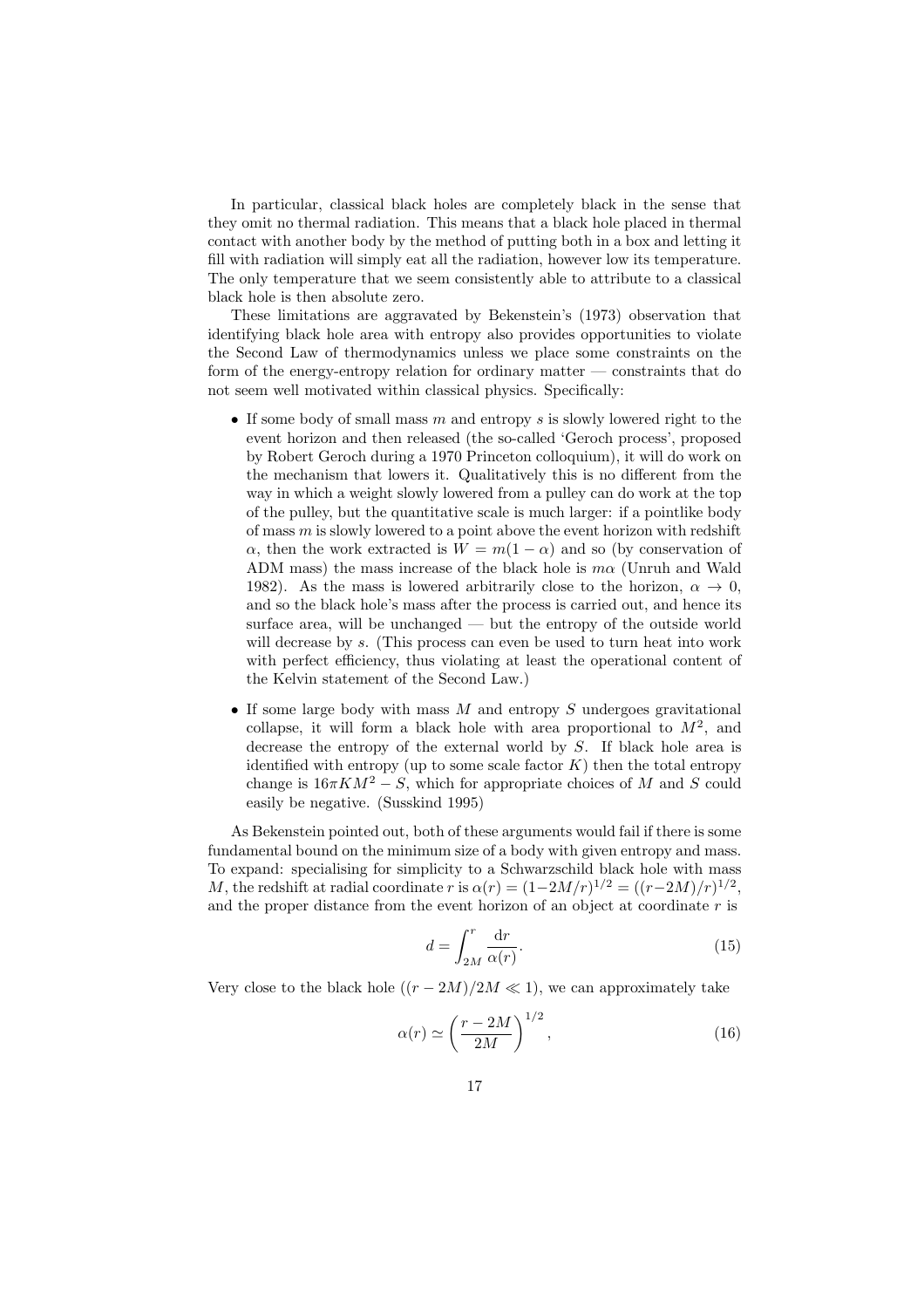evaluate d, and solve to get

$$
\alpha(d) = d/M. \tag{17}
$$

So a spherical body of radius d, entropy s, and mass  $m$ , lowered slowly into the black hole, will increase the mass of the black hole by  $\delta M = md/M$ , and so the black hole entropy by  $\delta S_h = 8\pi M \delta M = 8\pi m d$ . The total increase in (black hole entropy plus outside-matter entropy) is then

$$
\Delta S = \delta S_h - s = 8\pi m d - s. \tag{18}
$$

If some new principle of nature means that any such body must satisfy  $s/m \leq$ 8πd, that would suffice to ensure  $\Delta S \geq 0$  (changing the geometry of the body changes the numerical coefficients but not the overall argument). A qualitatively similar constraint,  $s/m \leq 2\pi d$ , also blocks Susskind's argument from gravitational collapse: the body, on forming a black hole, will have entropy  $S_h = 4\pi m^2$ , so the net increase in entropy is

$$
\Delta S = 4\pi m^2 - s = 2\pi m (2m - s/2\pi m) \ge 2\pi m (2m - d). \tag{19}
$$

But the body must initially lie outside its own Schwarzschild radius,  $d > 2m$ , to have avoided collapse already, so this must be positive.

However suggestive this Bekenstein bound might be, however, there is at least within classical physics no obvious reason why it must hold. And so to sum up: although classical black holes have some highly thermodynamic-like properties, core aspects of thermodynamics depend on interactions between thermodynamic systems; these interactions do not seem to function correctly for classical black holes, rendering the analogy with thermodynamics purely formal.

## 4 Quantum field theory

Quantum mechanics — specifically, quantum field theory, formulated on a classical but curved spacetime — removes the blemishes in BHT and transforms it from a suggestive analogy to a full equivalence. The central result here is the Hawking effect: the discovery that black holes emit thermal radiation, at exactly the temperature that BHT would predict.

#### 4.1 Hawking radiation

As a starting point to understand the Hawking effect, let's consider for simplicity a free, massless, scalar quantum field theory defined on Schwarzschild spacetime, with metric

$$
ds^{2} = -\alpha(r)^{2}dt^{2} + \alpha(r)^{-2}dr^{2} + r^{2}(d\theta^{2} + \sin^{2}(\theta)d\phi^{2})
$$
 (20)

where  $\alpha(r) = \sqrt{1 - 2GM/r}$  is the redshift factor. The 'external' region of that spacetime — the region outside the event horizon, defined by  $r > 2GM$ — is a globally hyperbolic spacetime suitable for describing the exterior of an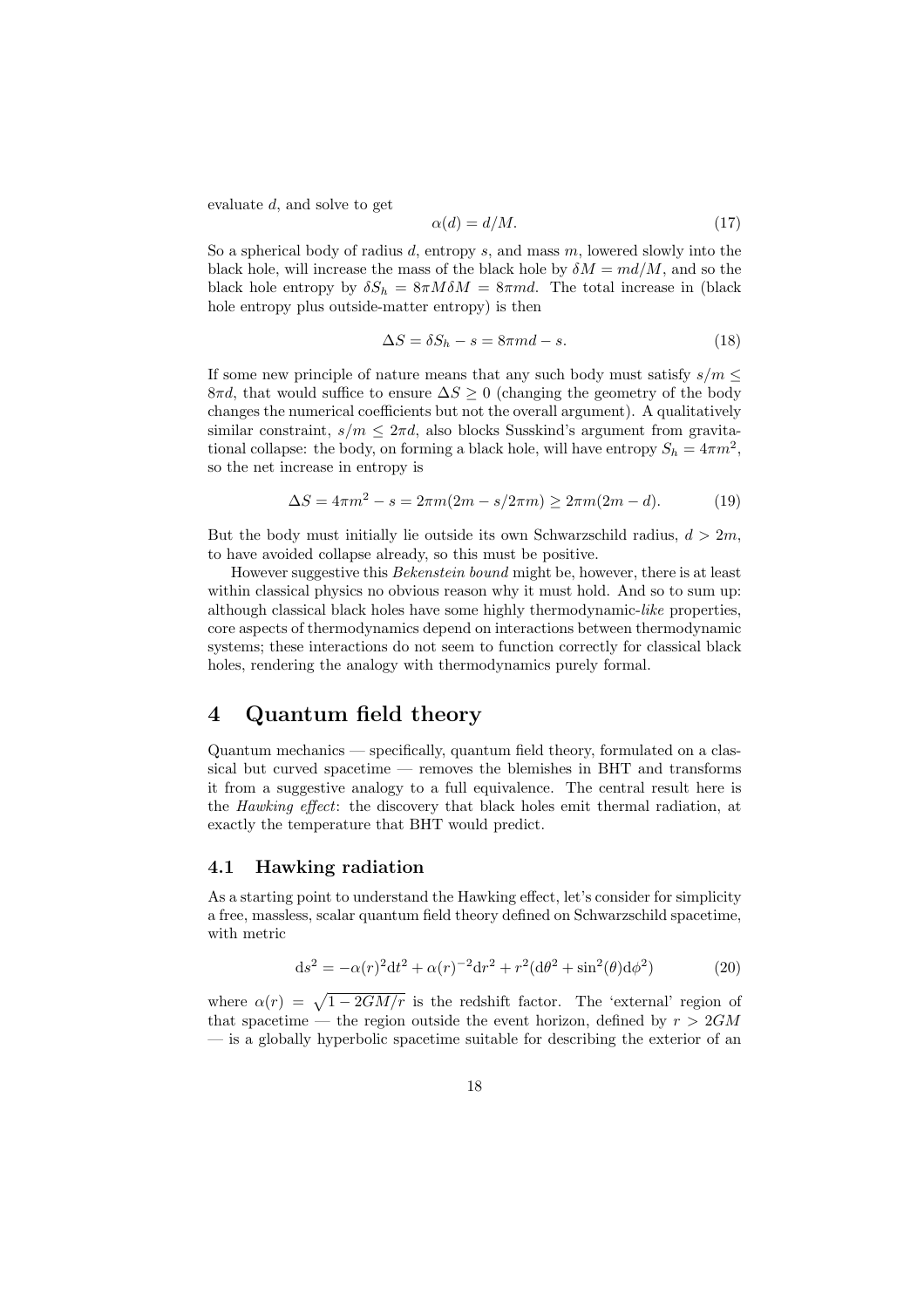uncharged non-rotating black hole. Since it has a timelike Killing vector corresponding to translation in the  $t$  coordinate — we can coherently analyse the eigenstates of energy of the theory, and since the field is free, those eigenstates can be defined by the occupation number of the various independent modes of the field, which are the definite-frequency solutions of the Klein-Gordon equation on the Schwarzschild background.

These modes can be parametrised (here I follow Harlow (2016, pp.27-29)) by total angular momentum l, z-component of angular momentum  $m$ , and frequency  $\omega$ , and written in the general form

$$
f_{\omega lm}(t, r, \theta, \phi) = \frac{1}{r} Y_{lm}(\theta, \phi) e^{-i\omega t} \psi_{\omega l}(r)
$$
\n(21)

where  $Y_{lm}$  is a spherical harmonic. To describe them further, it is helpful to introduce the *tortoise coordinate*  $r_*,$  defined by

$$
r_* = r + \ln|r/2GM - 1|,
$$
\n(22)

which approximates r for  $r \gg 2GM$  but stretches the distance to the event horizon to cover the whole negative-x axis; it also simplifies matters to adopt. temporarily, units in which  $2GM = 1$ , i.e. to use the Schwarzschild radius as our unit of distance. The radial function  $\psi_{\omega l}$  then satisfies

$$
\left(-\frac{\mathrm{d}^2}{\mathrm{d}r_*^2} + V(r)\right)\psi_{\omega l} = \omega^2 \psi_{\omega l} \tag{23}
$$

where

$$
V(r) = \frac{r-1}{r^3} \left( l(l+1) + \frac{1}{r} \right)
$$
 (24)

and where r is given implicitly in terms of  $r_*$  by (22). This is a scattering problem: modes can be thought of as incoming either from infinity or from the event horizon, and they will scatter off, or tunnel through, a potential barrier whose form depends on the angular momentum l. For  $l \gg 1$  the barrier has height  $\sim l^2$  and is located at  $r = 3/2$ .

We can now distinguish (following (Thorne, Price, and Macdonald 1986, ch.VIII)):

- IN modes, which come in from infinity and largely scatter off the angularmomentum barrier (for  $l \gg 1$ ) with some small amplitude to penetrate the barrier and fall onto the event horizon;
- UP modes, which come up from the vicinity of the event horizon and are largely trapped close to the horizon by the angular-momentum barrier (for  $l \gg 1$ ) with some small amplitude to escape to infinity.

Hawking's result is then the following: for a black hole formed by gravitational collapse, and with surface gravity  $\kappa$ , the quantum state of the exterior is a thermal state with respect to the UP modes, at a temperature  $\kappa/2\pi$ . (With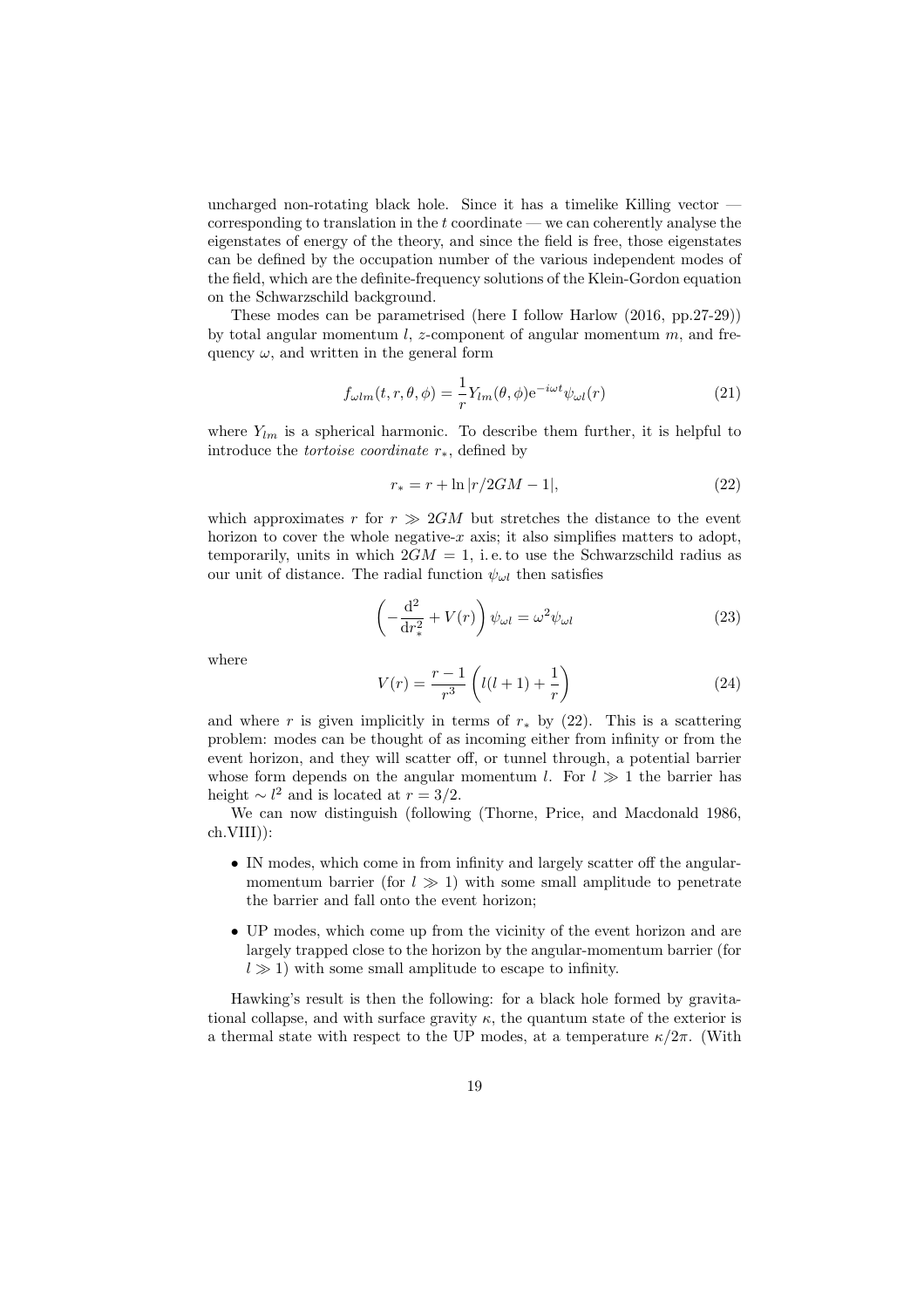respect to the IN modes, the quantum state is determined by boundary conditions; for an astrophysical black hole in the current epoch, for instance, we might take the IN modes to be in a thermal state at the temperature of the microwave background radiation.)

To understand this summary, it is helpful to describe the radiation as seen by a fictional observer moving along a trajectory of constant  $r, \theta, \phi$  (such observers are often called fiducial observers, or FIDOs). A fiducial observer at a redshift of  $\alpha$  follows an accelerated worldline with locally-measured acceleration  $\alpha^{-1} d\alpha/dr;$ we can imagine the observer being held in place by a rope supported at infinity. Fiducial observers observe very different effects depending on how close they are to the event horizon:

- A fiducial observer close to the event horizon (i. e. , whose distance to the event horizon is small compared to the Schwarzschild radius) observes a thermal bath of black-body radiation which might be thought of as the black hole's "atmosphere": this radiation remains largely trapped by the potential barrier and mostly falls back into the black hole rather than escaping to infinity. The apparent temperature of the radiation, as measured by the fiducial observer, will be  $T/\alpha = \kappa/2\pi\alpha$ , because that observer's clocks are redshifted by a factor  $\alpha$  compared to coordinate time; we have already seen that this shifting of the temperature is a general feature of self-gravitating thermal systems.
- When the observer's redshift is large enough that the locally measured temperature approaches the Planck temperature, the field-theory model we have used becomes unreliable: put another way, at this redshift the locally-measured wavelength of the radiation approaches the Planck length and we expect quantum-gravitational effects to cut off the QFT description. This occurs (not by coincidence) when the fiducial observer has reached the *stretched* horizon, using Susskind *et al's* convention for its location.
- Conversely, an observer  $\eta$  from the event horizon sees a stream of outwardly flowing radiation appearing to emerge from the black hole. This radiation is not black-body radiation, because modes of different angular momentum escape the black hole atmosphere to differing degrees. The grey-body factors of a black hole describe how the black hole's emission spectrum, as a function of angular momentum and frequency, deviates from a perfect black body.

There is also a divergence between the observations of fiducial observers, and those of inertial observers falling into the black hole from far away, a divergence which increases as the event horizon is approached. In the outer (radiation) region of the spacetime, both groups of observers have similar experiences: they see an outward-going stream of radiation (although the increasing velocity of the infalling observer, and increasing acceleration of the fiducial observer, cause these experiences to diverge increasingly as they approach the black hole).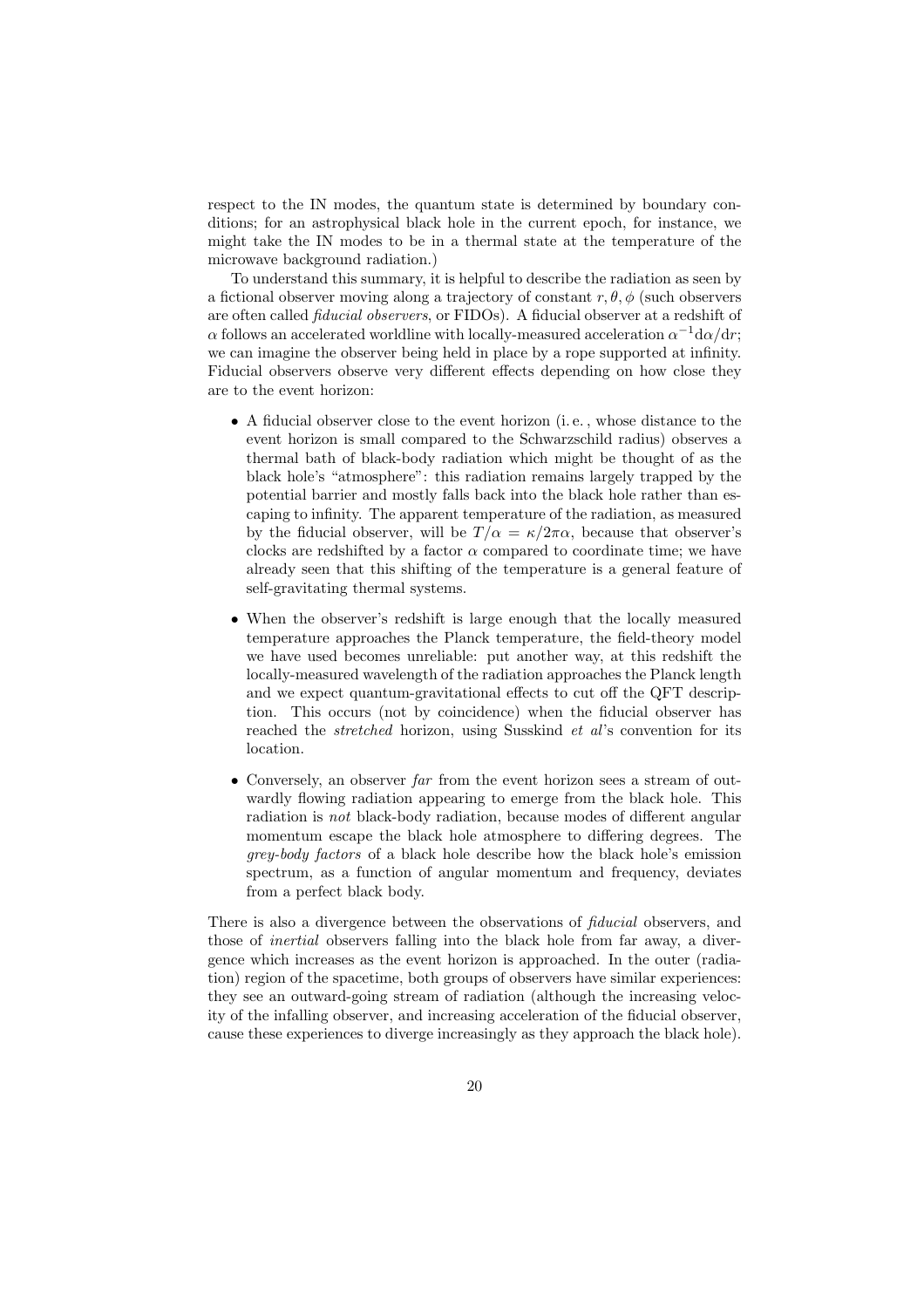Within the black hole atmosphere, and particularly as the observers approach the stretched horizon, the experiences become sharply different: while the fiducial observers experience ever-hotter thermal radiation, the infalling observer sees only slight deviations from empty spacetime.

#### 4.2 Evidence for the Hawking effect

Before considering the thermodynamics of black holes in the light of Hawking radiation, we should pause briefly to ask how confident we should be in its existence. After all, while the classical theory of black holes lies within the range of astrophysical observation and so is supported by quite a lot of direct evidence, there is no realistic prospect of observing Hawking radiation from astrophysical black holes, and so far no proposal for observing it in non-astrophysical contexts (e. g. at the LHC, or through the decay of primordial black holes) has borne fruit. So the case is entirely theoretical; it is, nonetheless, very powerful.

To my knowledge there are at least five independent, conceptually distinct routes by which the Hawking effect can be derived:

- 1. Hawking's original method of matching outgoing modes with exterior modes via the technique of Bogoliubov transformations (Hawking (1975); see Wald (1994, ch.7) for a review);
- 2. Making precise the heuristic understanding of black hole evaporation by particles tunneling across the event horizon (Parikh and Wilczek 2000);
- 3. Requiring the quantum state of the black hole exterior to solve or nearly solve the semiclassical Einstein field equations, which is possible only if the outgoing modes are in a thermal state at the correct temperature (Candelas (1980), Sciama, Candelas, and Deutsch (1981); see also section 4.3);
- 4. Path-integral methods on the analytic continuation of the black hole exterior spacetime, which demonstrate that the radiation-free vacuum — and, more generally, any thermal state at the wrong temperature — leads to singularities at the horizon (Hartle and Hawking 1976; Israel 1976);
- 5. Observing that radiation flow across the event horizon is necessary to prevent anomalous breaking of the diffeomorphism symmetry (Robinson and Wilczek 2005).

Each has its strengths, weaknesses, and distinctive features. Hawking's original approach (1) is perhaps most directly tied to the physics of actual collapseformed black holes, but is confined to free fields. At the other extreme, (4) is completely general but only applies to a black hole at thermal equilibrium with an external radiation bath, requiring additional physical justifications to be applied to collapse-formed black holes. (1) and (2) give concrete mechanisms for Hawking radiation, whereas (3)-(5) derive contradiction or unphysical paradox from its absence. But collectively, they strongly suggest that Hawking radiation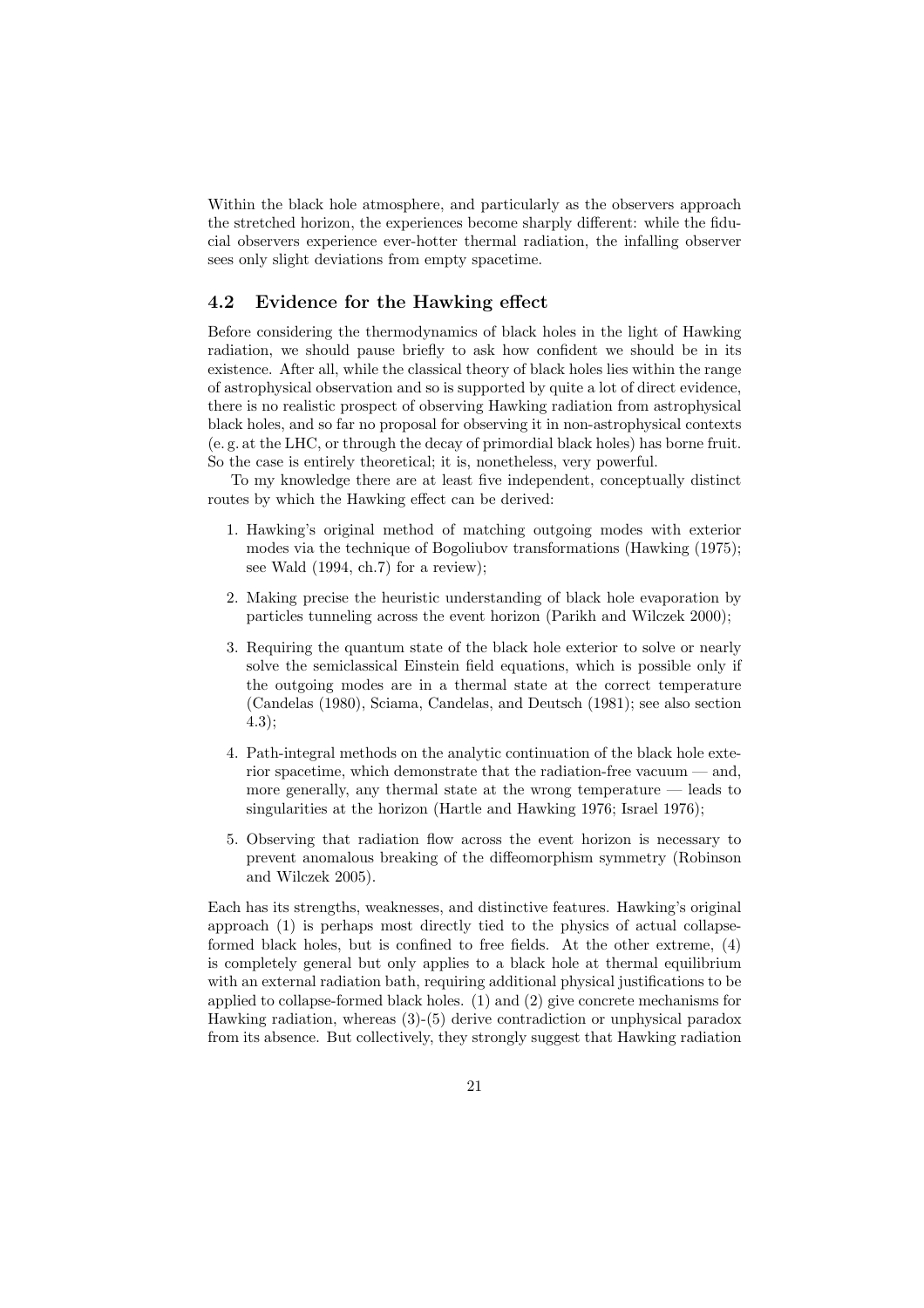really is a consequence of quantum field theory on curved spacetime, and not simply an artefact of a particular method of mathematical analysis.

It is also possible to give a fairly direct physical argument for Hawking radiation. Consider a fiducial observer, very close to the event horizon (at some redshift  $\alpha \ll 1$ , say. The radius of curvature of the spacetime is much larger than the distance to the horizon, so locally it will appear to the observer as if they are accelerating in flat space at a constant locally-measured acceleration  $\alpha^{-1}d\alpha/dr$ . Sufficiently close to the event horizon, this tends to  $\kappa/\alpha$ , where  $\kappa$  is the surface gravity. The Unruh effect (Unruh (1976); see Harlow (2016, pp.15–24) for a helpful discussion, and Crispino, Higuchi, and Matsas (2008) for an exhaustive review) tells us that an observer in flat spacetime with uniform acceleration a experiences a bath of black-body thermal radiation at a temperature of  $a/2\pi$  (and the Unruh effect itself can also be derived in multiple ways: from Bogoliubov methods, via path integrals, and as a rigorous result in algebraic quantum field theory, to name three). So by the equivalence principle, we would expect our fiducial observer to see something very close to thermal radiation at this temperature: that is, at locally measured temperature  $\kappa/2\pi\alpha$ .

Now, very close to the black hole the event horizon fills almost the whole sky, so we would expect most of the radiation observed by the fiducial observer to fall back into the black hole. But it doesn't quite fill the whole sky, so any given radiation mode will have some amplitude to escape to infinity (with lowerangular-momentum modes having the highest amplitude). That radiation will be redshifted by a factor  $\alpha$  and so will be seen at infinity to have a temperature  $\kappa/2\pi$ , in accordance with Hawking's prediction (and to be radially streaming from the black hole).

I pause to consider and rebut a well-known potential objection to the existence of Hawking radiation: the so-called trans-Planckian problem. In a nutshell, the problem is that radiation observed from a black hole sufficiently long after it forms is apparently redshifted down from radiation at a locally-measured wavelength shorter than the Planck length, i. e. a wavelengthl at which we should regard quantum field theory as unreliable in any case. (And "sufficiently long" is not at all long, in astrophysical terms: the timescale is  $\sim M \log M$  in Planck units, or (from equation  $(14)$ ) ~  $10^{-3}$  seconds for solar-mass black holes.) At times much later than this, the original energy of the detected radiation gets bigger than Planckian, indeed ridiculously big.

If this argument were correct, it would demonstrate not simply that Hawking radiation is absent, but that there is some inherent inconsistency in defining quantum field theory on a curved background: as noted above, the absence of Hawking radiation also leads to unphysical phenomena. But there are good reasons to doubt that it is correct. In particular (following Polchinski (1995)):

1. It is possible to foliate the spacetime of a collapse-formed black hole so that curvature and energy densities on each slice remain well-behaved and far from the Planck scale (at least for black holes that are themselves large compared to the Planck mass, and up to late stages in its evaporation, of which more later).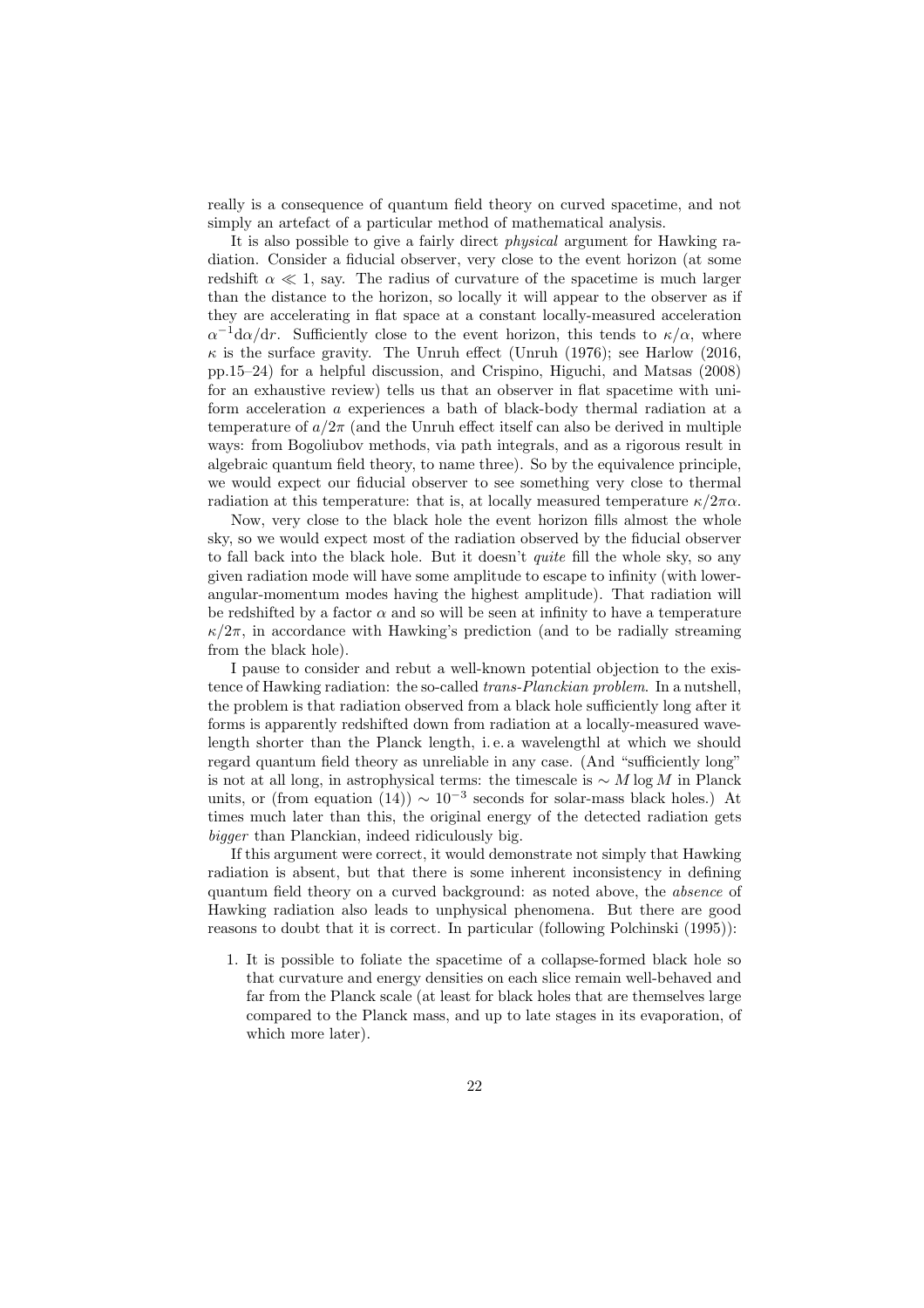- 2. The Hawking effect (if it exists) is low-energy physics, entirely describable in terms of the physics on each individual slice.
- 3. So the form of the cutoff imposed on our quantum-field to regularise it at short wavelengths has no effect on the low-level physics, beyond the usual effect of rescaling the parameters of the field theory (which can be absorbed by renormalisation of those parameters).
- 4. So it's harmless to use any cutoff we like, even the unphysical cutoff where we actually allow free-field theory to stay defined on arbitrarily short wavelengths.

In a certain sense there is even *empirical* evidence that the trans-Planckian problem is innocuous, and more generally that the arguments used to derive Hawking radiation are valid. Very close analogues of the Hawking effect occur in certain condensed-matter systems (as originally proposed by Unruh (1981)) and have recently been empirically confirmed, even though in these theories it is unambiguous that the degrees of freedom are cut off at the atomic scale and that (the analogues of) trans-Planckian modes do not exist. (See Unruh (2014) and Dardashti, Thebault, and Winsberg (2017), and references therein, for more on these analogues and their conceptual significance.)

For more on the trans-Planckian problem (and some residual worries) see Jacobson (2005, pp.46–54), Harlow (2016, pp.37-39), and references therein; however, for the moment I think we are justified in setting it aside and regarding Hawking radiation as a nigh-unavoidable consequence of any attempt to do quantum field theory in the vicinity of a black hole event horizon. Physicists tend to regard the case for Hawking radiation as further bolstered by the unity it provides to black hole thermodynamics but even without that bolstering, the case is very strong — though, of course, as good empiricists we should remind ourselves that it remains purely theoretical.

#### 4.3 Back-reaction and evaporation

Hawking's original calculation — and all the other calculations referenced above — use quantum field theory on a fixed, non-dynamical background metric. As such, these derivations in of themselves do not suffice to establish that Hawking radiation is fully analogous to ordinary thermal radiation, because they imply nothing about whether a radiating black hole ultimately decreases in mass and, thus, surface area. To establish this, we need to consider the back-reaction of the radiation on the metric field, and doing so in a fully satisfactory way requires a quantum theory of gravity, which of course we lack. Furthermore, given that there is no robust local definition of gravitational energy — and, relatedly, no robust way to understand total energy as a sum of local energies — we cannot simply appeal to a local conservation law to conclude that radiating black holes evaporate.

Nonetheless we can give powerful arguments for that conclusion. The most direct is via appeal to Noether's theorem, applied on a sphere surrounding, and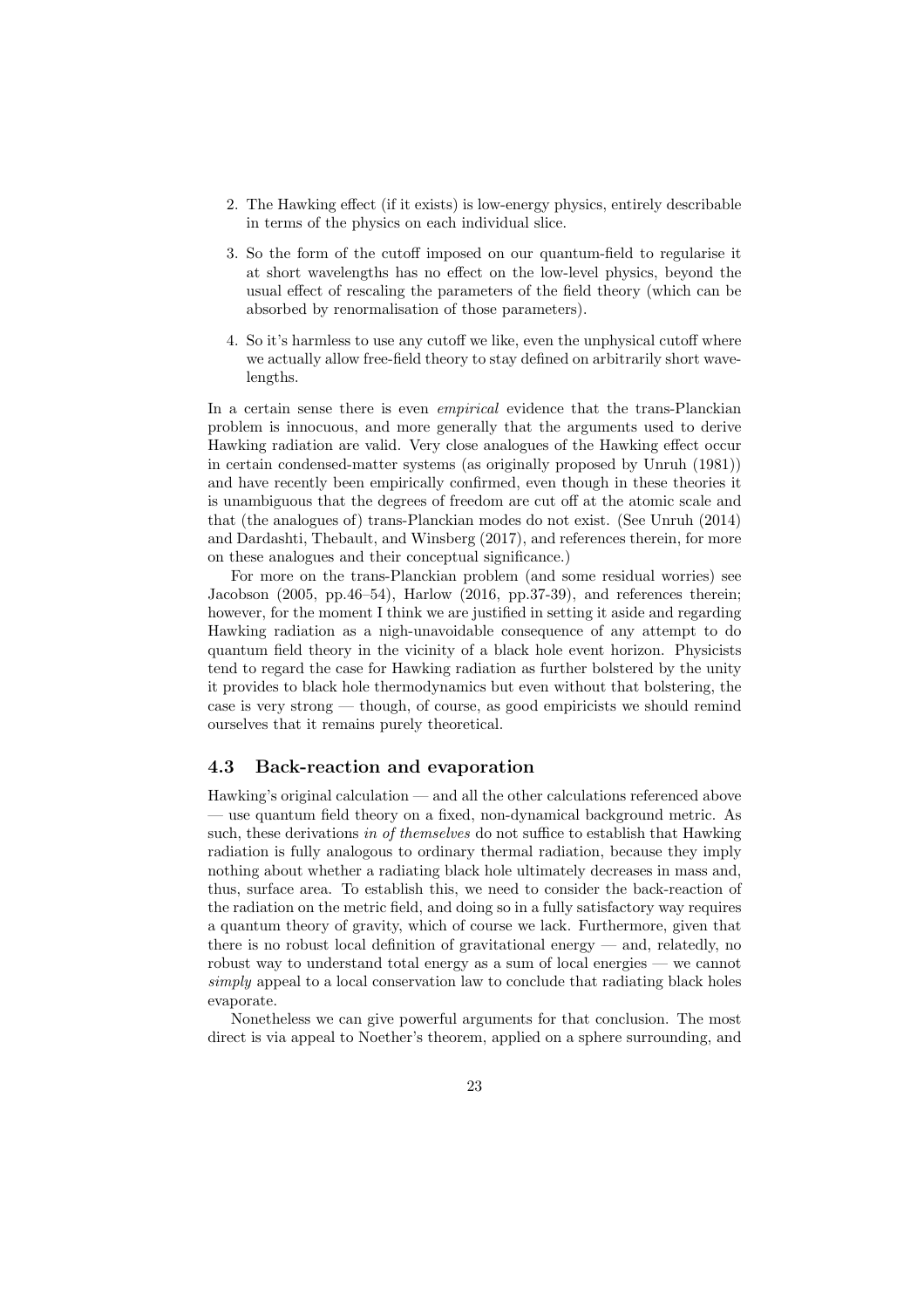far from, the black hole: in that regime, we expect to be able to treat the hole as an approximately-isolated system in a larger region of Minkowski spacetime (see Wallace (2017b) for more on this). So the symmetries of Minkowski spacetime allow us to write a global conservation law and to argue that the sum of the ADM mass-energy of the black hole plus the total energy of the radiation outside the sphere — which is well defined, since that region is very nearly flat — should be conserved, and hence that the energy flux through the sphere ought to equal the rate of decrease of the black hole mass.

We can make this more quantitative by considering the physics on the boundary of this large sphere (here, and for the rest of this section, for simplicity I confine my attention to uncharged, non-rotating black holes). In this regime, Hawking radiation just looks like a classical outflow of radiation, with stressenergy tensor

$$
T^{\mu\nu} = n^{\mu}n^{\nu}(A/r^2)
$$
\n<sup>(25)</sup>

where r is the Schwarzschild radial coordinate,  $n^{\mu}$  is an outward-pointing null vector, and A depends on the black hole mass (and lacks a simple analytic form, due to grey-body factors). The Schwarzschild metric does not solve the Einstein field equations with this stress-energy tensor, so the assumption that the black hole does not evaporate is inconsistent with classical general relativity in a regime where we expect the latter to hold. The unique spherically-symmetric solution to the field equations for this stress-energy tensor is the Vaidya metric (see, e. g. , Joshi 1994), which is basically the Schwarzschild metric with a timedependent mass term  $M(t)$  ('basically' because we need to express the metric in retarded coordinates, due to the finite speed of propagation of the radiation). And the time-dependence is given by

$$
\frac{\mathrm{d}M}{\mathrm{d}t} = -4\pi A,\tag{26}
$$

exactly as would be predicted from a naive treatment of radiation as carrying away local mass-energy density.

To understand evaporation closer to the black hole, we need to go beyond the fully classical Einstein equation, as quantum-mechanical effects become relevant. The normal tool to investigate this is semiclassical gravity, in which the classical metric is coupled by the Einstein field equations to the renormalised value of the quantum expectation value of the stress-energy tensor (possibly including first-order gravitational perturbations as an additional graviton field). That is, a solution of semiclassical gravity requires both a metric  $q$  and a (Heisenberg) quantum state  $|\psi\rangle$  such that

$$
G[g] = 8\pi G \left\langle \psi \right| T[\phi] \left| \psi \right\rangle_{ren} \tag{27}
$$

where  $\widehat{\phi}$  schematically denotes the various quantum fields, G is the Einstein tensor associated with  $q$ , and the 'ren' subscript indicates that we need to renormalise the stress-energy tensor.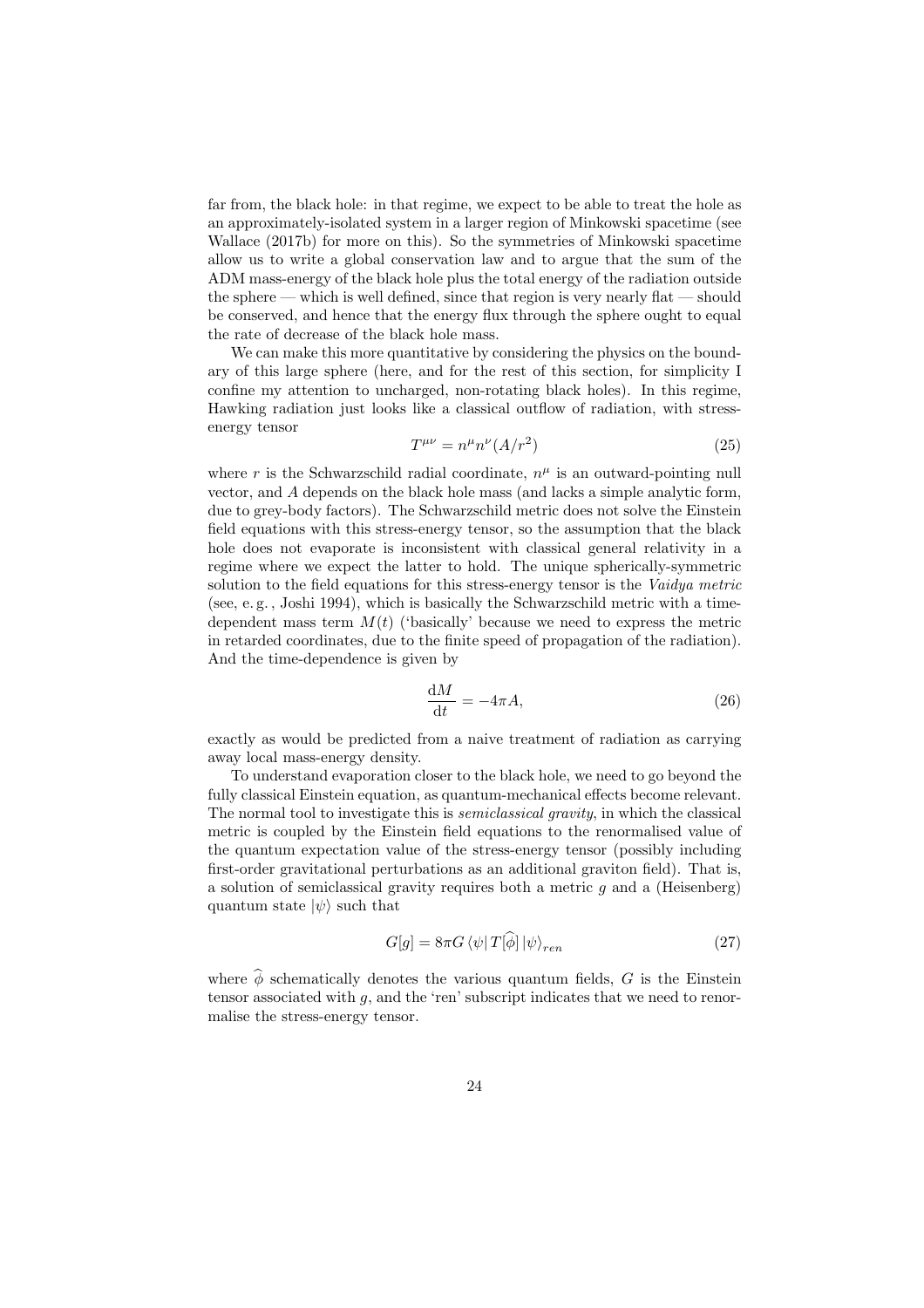This theory can either be posited directly, on the plausible if heuristic grounds that quantum gravity 'ought' to look like this when metric fluctuations are small, or derived as the leading non-classical term in a certain expansion scheme for the effective quantum field theory of gravity coupled to matter (Tomboulis 1977; Hartle and Horowitz 1981); either way, it is the standard tool used for exploring back-reaction (see Wald (1994, ch.5) and references therein for detailed discussion). It is difficult to calculate with; nonetheless, it has provided very strong evidence that radiating black holes do indeed radiate, and at exactly the rate predicted by the naive treatment. In particular (and without pretending to be exhaustive):

- 1. Candelas, Deutsch and Sciama (Candelas 1980, Sciama, Candelas, and Deutsch 1981) have calculated the stress-energy tensor for a scalar field on a Schwarzschild background near to the black hole event horizon. They find that the vacuum state of that field is strongly polarised, so as to have a very large negative stress-energy density, which diverges to negative infinity on the event horizon; this negative energy density is exactly cancelled out by the positive stress-energy density of the quanta in a thermal state at the Hawking temperature. It follows from their results that
	- (a) the Hartle-Hawking state, in which both UP and IN modes of the field are in that thermal state, has zero net stress-energy density close to the black hole, and so solves the semiclassical equations;
	- (b) any state which has any non-thermal UP mode (or any thermal UP mode at the wrong temperature) has divergent stress-energy density on the future horizon, and so fails to solve the semiclassical equations even approximately;
	- (c) the Unruh state, in which the UP modes are thermally excited at the Hawking temperature but the IN modes are unexcited, has singular stress-energy density on the past horizon (which, for a collapseformed black hole, is in any case unphysical) but only mildly nonzero stress-energy density on the future horizon, so that we would expect a self-consistent solution that is only a small perturbation of the Unruh state and the Schwarzschild solution;
	- (d) In that small perturbation, the change in the area of the horizon can be calculated via the Newman-Penrose equation; the result is exactly in accord with the naive prediction from radiation flow. (This also gives insight into how the black hole's area can decrease in violation of the area theorem: the strongly polarised spacetime region close to the horizon violates the null energy condition.)

Frolov and Thorne (1989) generalised these findings to rotating black holes.

2. Price, Thorne and Zurek (Zurek and Thorne 1985, Thorne, Price, and Macdonald 1986, ch.VIII) translated this analysis into the membrane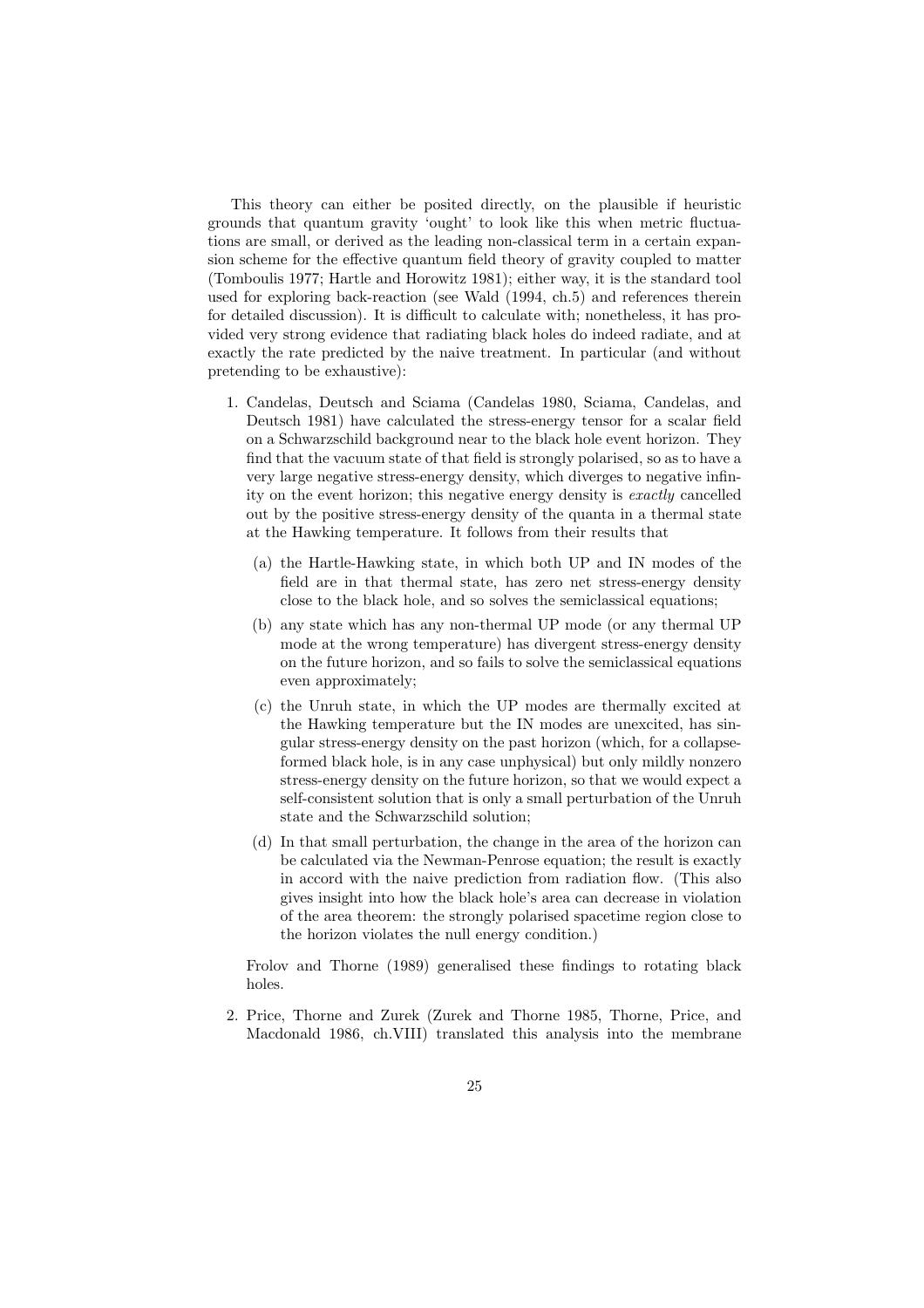paradigm. In that framework, the positive stress-energy associated with the atmosphere of a black hole in the Hartle-Hawking state (i. e. with both UP and IN modes thermal at the Hawking temperature) exactly cancels the negative stress-energy due to vacuum polarisation. If the IN states are unexcited, this results in a very slight depletion of the energy of the atmosphere and so a very slight negative energy flow across the stretched horizon. A precise set of conservation equations can be written at the stretched horizon that relate changes in its area to the flow of stress-energy across it; again, these reproduce exactly the naive prediction.

3. Abdolrahimi, Page, and Tzounis (2016) use numerical methods to find the metric of a radiating black hole as a perturbation of the Schwarzschild metric; they obtain a metric which far from the event horizon becomes asymptotically close to the Vaidya metric, again with the expected rate of mass decrease.

In conclusion: there are excellent reasons to think that the 'naive' treatment of radiation gets the facts exactly right: black hole radiation carries away energy and decreases the mass and surface area of the radiating black hole.

#### 4.4 Hawking radiation and black hole thermodynamics

Hawking radiation slightly complicates the definition of 'equilibrium' for black holes, but no more so than for any other radiating thermodynamic system. Any electromagnetically-interacting body above absolute zero will radiate, so if such a system is placed alone in the vacuum, it will eventually cool to absolute zero. We can handle this in three ways:

- 1. Place the system in a box (of arbitrary size) filled with thermal radiation at the same temperature as the system. The radiation and the system will be in thermal equilibrium with one another and the system will itself remain at equilibrium.
- 2. Place the system in an empty box that is not too large. It will fill up with thermal radiation at the same temperature as the system; if it is sufficiently small, this will happen without the system's temperature changing too much.
- 3. Finesse the issue by ignoring radiation, on the assumption that the timescale on which it cools the object is long compared to other timescales of interest.

All these are available for black holes; the only subtlety is that the black hole's negative heat capacity means that it will be in unstable equilibrium with a sufficiently large thermal bath. In normal circumstances, if a small fluctuation causes the radiating system to absorb a bit of heat, its temperature rises above that of the radiation bath, so it emits the heat back again; for a black hole, that fluctuation *decreases* the temperature, so positive feedback will occur. However,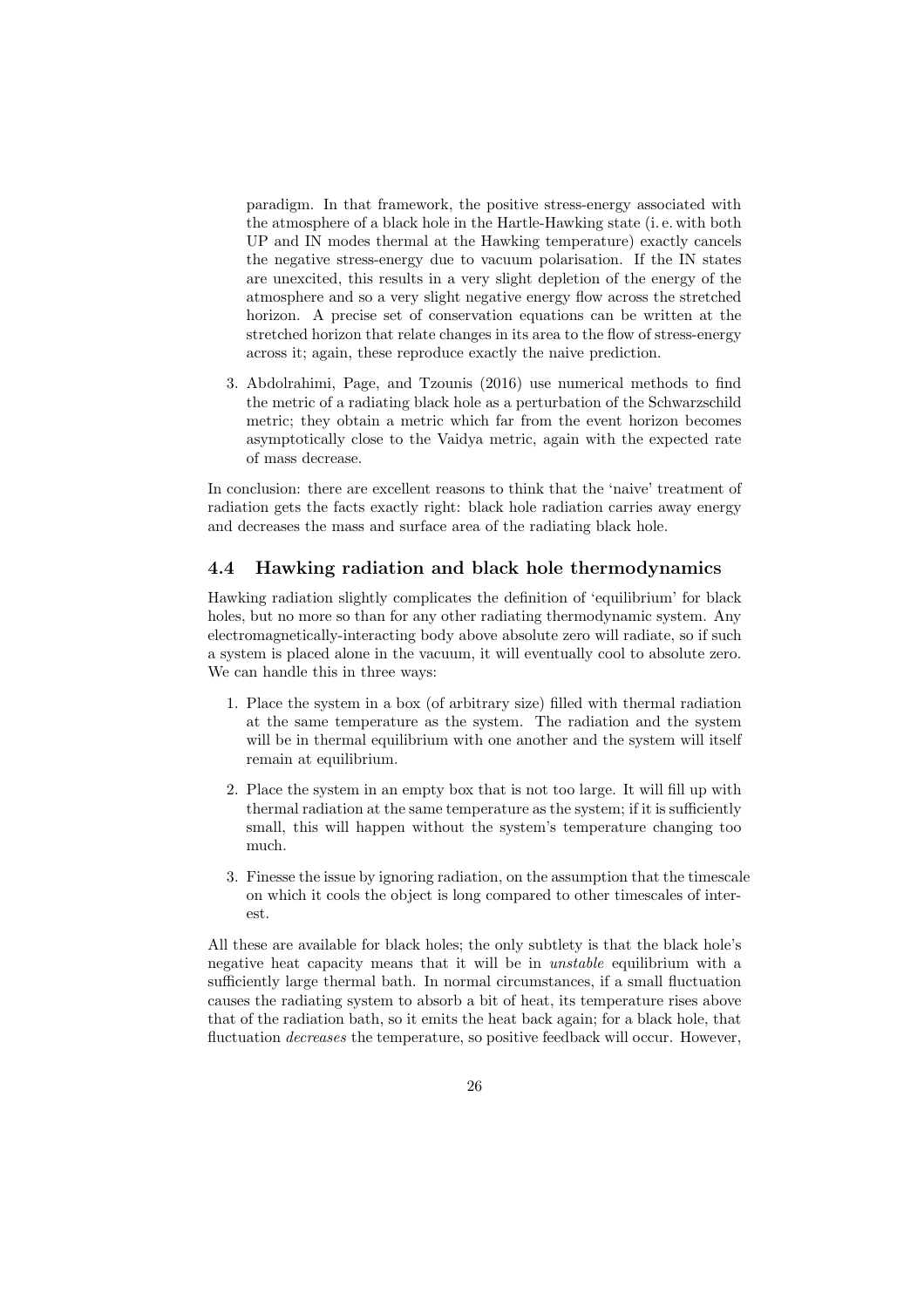if the box is sufficiently small, the decrease in temperature of the radiation bath exceeds that of the black hole and the system remains stable. Elementary calculations (Hawking 1976) demonstrate that the total mass-energy of radiation in the box must be less than  $1/4$  of the black hole mass; for a solar-mass black hole, the box must be no more than  $\sim 10^{12}$  parsecs across, not an especially demanding constraint.

More importantly, Hawking radiation allows black holes to be in thermal contact with one another (and with other thermodynamic systems), in just the same ways as for other self-gravitating systems. The simplest way to do this is just to put the two systems (one or both of which is a black hole) in a large box, far enough from one another that their mutual gravitational interaction can be neglected. The box will fill up with radiation at a temperature intermediate between the two, and so heat will flow from the hotter body into the radiation and thence into the colder body. In particular, if the two bodies are at the same temperature, no energy will flow from one to the other: the Zeroth Law holds fully for black holes.

Alternately (and following Unruh and Wald (1982, 1983)), we can achieve thermal contact via "black hole mining": slowly lowering a box on a rope into a black hole's atmosphere, letting it fill with thermal radiation, and slowly pulling it out again. The net energy extracted from the black hole in this process is easily calculated to be

$$
Q = \alpha (P + \rho)V \tag{28}
$$

where V is the box's volume and  $\alpha$ ,  $\rho$  and P are respectively the redshift and the locally-measured radiation density and radiation pressure at the point where the box is removed. From the First Law of black hole thermodynamics, the change in the black hole's entropy is  $Q/T_H$  (where  $T_H$  is the hole's temperature); meanwhile, the box contains radiation at a temperature of  $T_H/\alpha$ . Thermal radiation has an entropy density  $s = (P + \rho)/T$ , so the entropy increase at infinity is also  $Q/T_H$ ; in other words, this process is reversible, and indeed can be reversed just by slowly lowering a box of radiation into a black hole's atmosphere until its local temperature matches that of the atmosphere, opening it, and then slowly pulling out the empty box.

If instead we try to lower the box into another black hole's atmosphere until we have extracted the same work as was required to lift the box in the first place, we will find that this is possible only if the second black hole is at a lower temperature than the first; if not, radiation pressure will support the box before we have extracted enough work. So  $-$  just as with the radiation spheres  $-$  this may be seen as a means of enabling heat flow from one black hole to another.

Finally, if we lower the box into the second black hole until it is exactly supported by radiation pressure — which is to say, until its temperature matches the local temperature of the atmosphere — we will find that the net work done is

$$
W = (\alpha_1 - \alpha_2)(P + \rho)V \tag{29}
$$

where  $\alpha_1$  and  $\alpha_2$  are the redshifts at which the box is respectively filled and emptied. If the two black holes have temperature  $T_1$ ,  $T_2$ , then we must have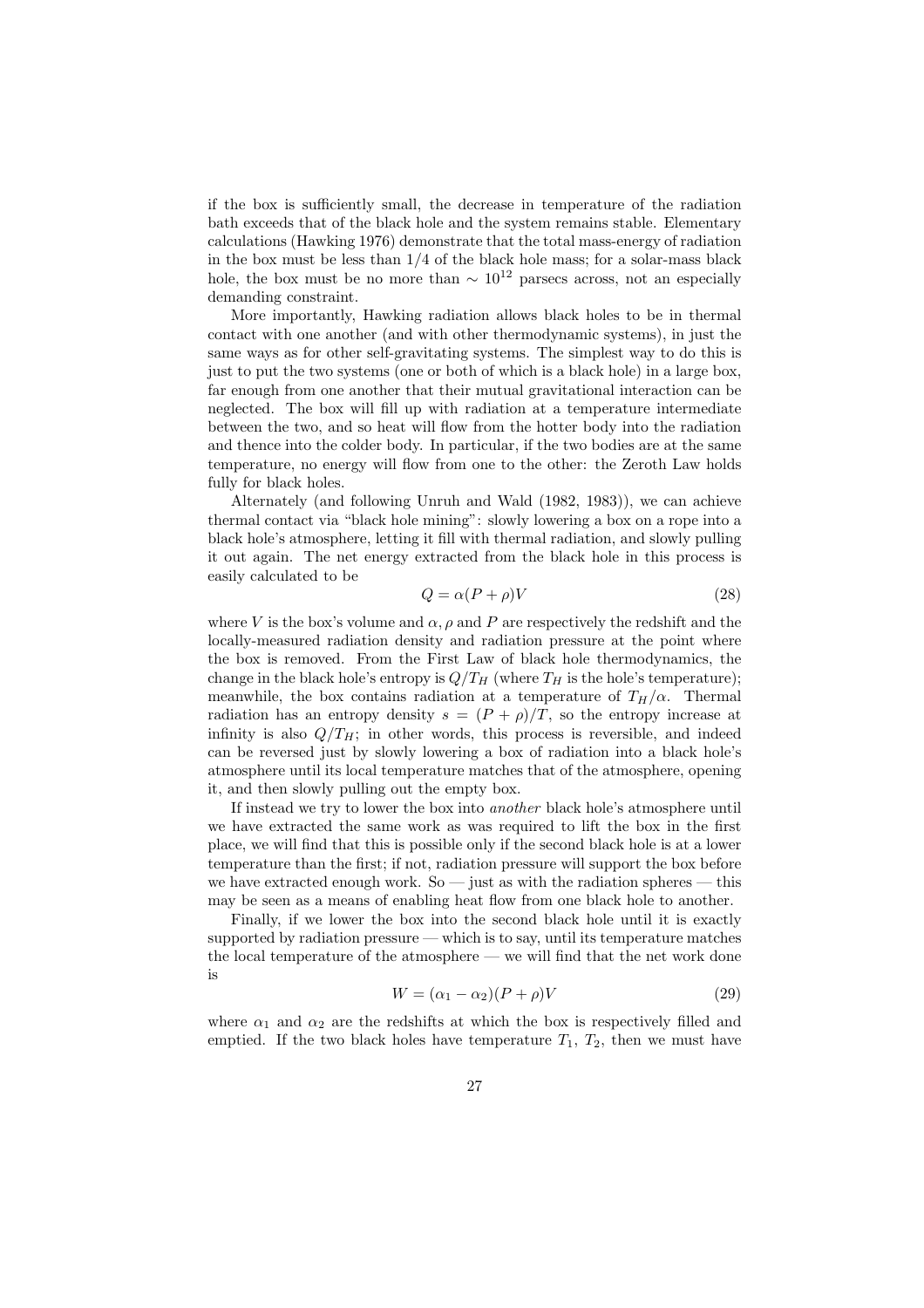$T_1/\alpha_1 = T_2/\alpha_2$ , so that the heat  $Q_1$  extracted from the first black hole, the heat transferred to the second black hole, and the work extracted satisfy

$$
Q_2 = (T_1/T_2)Q_1; \quad W = (1 - T_1/T_2)Q_1.
$$
\n(30)

So this process is a Carnot process between the two black holes.

### 4.5 The generalised second law and the Casini-Bekenstein bound

At this point, we have established that stationary black holes behave *almost* exactly like (self-gravitating) thermodynamic systems. But there is a loose end left over from section 3.6: we have not yet established that the Second Law applies in full generality, nor seen how to block Geroch's and Susskind's thoughtexperiments which apparently allow violations of the Second Law. What would be needed to tie up this loose end would be a proof, in semiclassical gravity, of the "generalised second law": that the entropy of the black hole exterior plus the Bekenstein-Hawking entropy is non-decreasing. (As Harlow (2016, p.34) notes, "generalised second law" is a bit misleading if black hole area really is entropy, in which case this would just be the ordinary second law. On the other hand, in semiclassical gravity it is the sum of a statistical-mechanical entropy with a purely phenomenological entropy, so it does have a hybrid nature.)

The three decades following Bekenstein's original conjecture saw a substantial if rather disunified literature on various thought experiments intended to support the generalised second law. For instance, Unruh and Wald (1982) argued that the Geroch process is prevented by Hawking radiation: the global entropy maximum of a (small) box of a given energy is achieved when the box is full of thermal radiation at that energy, and that box will float, supported by the radiation pressure of the black hole atmosphere, when it is deep enough into the atmosphere that its temperature matches the local atmosphere temperature. It can readily be shown that if the box is then opened so that its contents fall into the black hole, the entropy increase of the hole equals the entropy in the box. But this argument is controversial (see, e. g. , Bekenstein 1999; Marolf and Sorkin 2002) and in any case does not seem to address the case where a black hole is formed by mass with a high entropy/energy ratio. Other authors offered various more-or-less rigorous arguments for the Bekenstein bound from quantum field theory, though for a long while Bekenstein's conjecture proved difficult to make precise, and at one point was thought to rely on some ceiling on the number of distinct fundamental particles (intuitively, the more particles there are, the more states there are at a given energy). See Wall (2009) and references therein for a review of various attempts to prove the generalised second law over this period.

The last decade, however, has seen major progress in this area, largely due to increased insight into the way quantum entanglement changes with time in the black hole exterior. Building on work of Marolf, Minic, and Ross (2004), Casini (2008) was able to give a clear statement of the Bekenstein bound and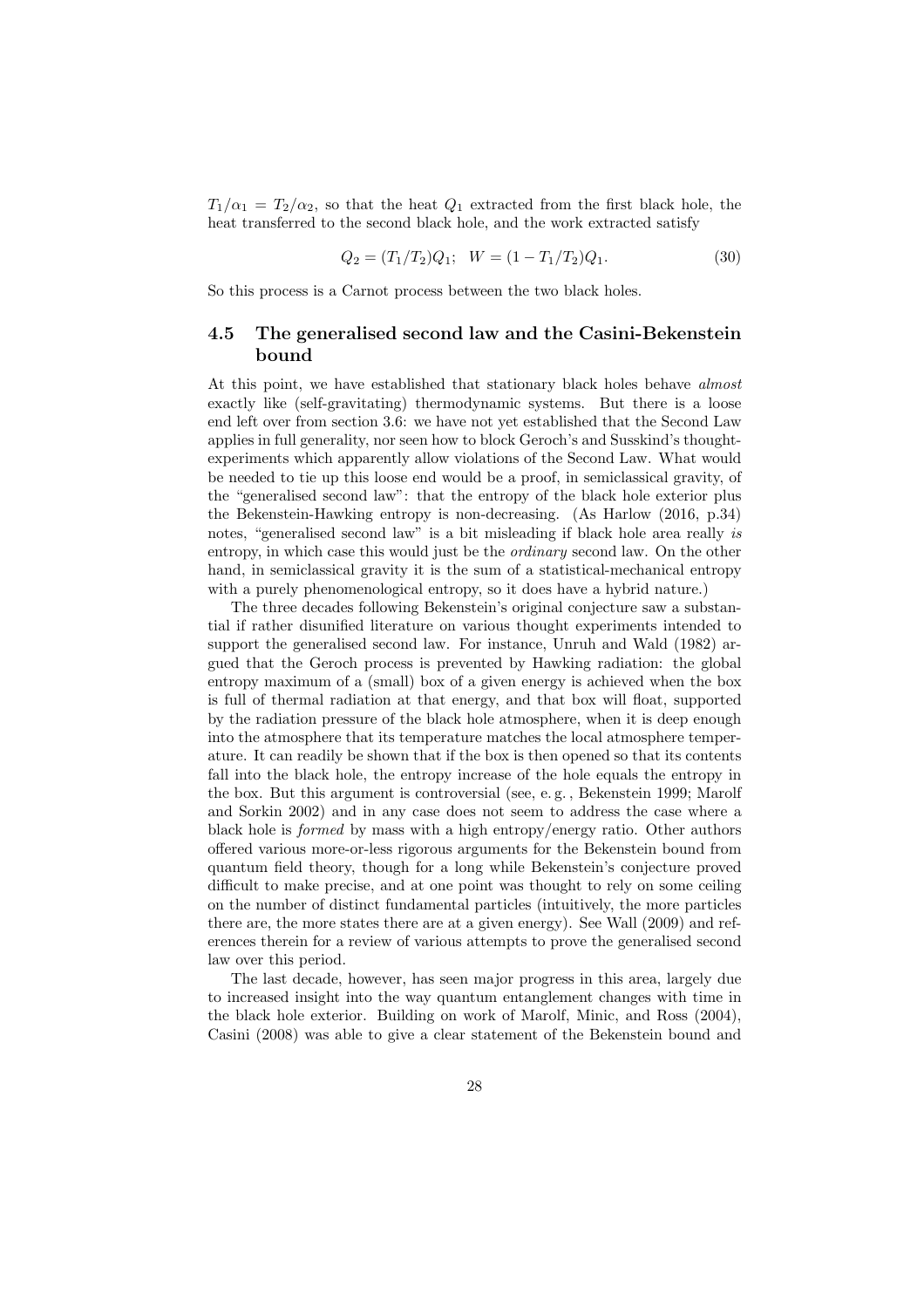then prove it fairly rigorously within quantum field theory. Similar ideas have been used by Wall (2012) to give a clear statement and fairly general proof of the generalised second law.

While no doubt there is more to learn here, there now seems to be pretty strong evidence that the generalised second law holds in semiclassical gravity in full generality, completing the case for a thermodynamic description of black holes.

## 5 Conclusion

Black hole thermodynamics is often described as a striking analog of ordinary thermodynamics. But if what it is to be a thermodynamic system is to obey the various laws of thermodynamics, and to interact with other thermodynamic systems in such a way that the combined system obeys those laws too, then stationary black holes are not analogous to thermodynamic systems: they are thermodynamic systems, in the fullest sense. More precisely, according to the best physics we currently have, a black hole at (or weakly perturbed from) equilibrium behaves exactly like a conducting, viscous fluid at (or weakly perturbed from) equilibrium, arranged in a thin shell just outside the event horizon.

An obvious question follows. In all other cases we know, there is a statisticalmechanical underpinning both to the general laws of thermodynamics, and to the specific form of the equation of state and transport coefficients of each thermodynamic system. Can we likewise construct a black hole statistical mechanics to underpin black hole thermodynamics — or are black holes fundamentally different from other thermodynamic systems at the microphysical level despite their common phenomenology? I address this topic in Part II.

## A Appendix: Dougherty and Callender on black hole thermodynamics

In a thoughtful and provocative recent paper, Dougherty and Callender (2016; henceforth DC) reach the opposite conclusion to mine: that "the analogy [between black hole thermodynamics and the ordinary kind] is not nearly as good as is commonly supposed." They advance three arguments: that BHT "is often based on a kind of caricature of thermodynamics"; that it is ambiguous to what systems BHT is supposed to apply; that BHT is motivated by a controversial epistemic conception of entropy. Here I want to reply to these arguments.

#### A.1 A pale shadow of thermodynamics?

DC point out many apparent weaknesses in the details of the analogy between black hole and ordinary thermodynamics, and it is simplest to respond to them in objection-reply form.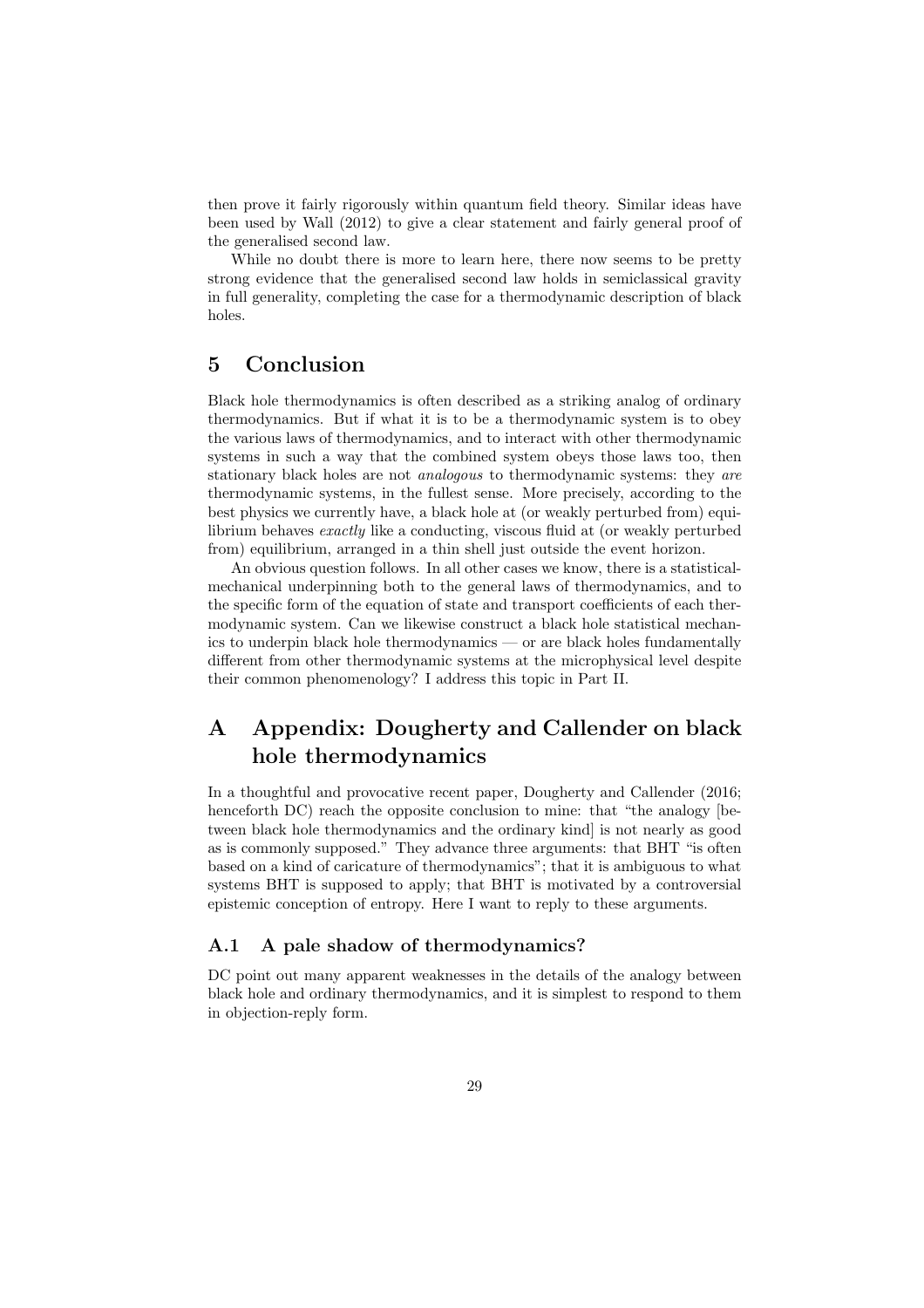- DC: What is called the "Zeroth law" of BHT is analogous to a mere consequence of the real Zeroth Law.
- Response: Fair enough (cf section 3.5). But the true Zeroth Law holds for black holes as much as for other thermodynamic systems, once Hawking radiation is allowed for (section 4.4).
- DC: In ordinary thermodynamics, equilibrium systems minimise their internal energy; it's not clear whether that's even meaningful for black holes.
- Response: Consider a black hole away from equilibrium. Assuming it eventually settles down to stationarity (for which, we have seen, there is strong evidence) then at late times the system will consist of outgoing gravitational radiation far from the black hole, plus a stationary black hole. To an arbitrarily good approximation we can then assign mass separately to the black hole and the radiation via Noether's theorem; gravitational radiation has positive energy, so the stationary black hole must have lower mass than its progenitor. This heuristic argument can be made precise via the Bondi mass (section 2.5): the Bondi mass loss formula demonstrates that a system that emits gravitational waves has decreasing mass. See, e. g. , Madler and Winicour (2016) and references therein for a review of the techniques involved.
- DC: There is no 'in equilibrium with' relation for black holes.
- Response: Hawking radiation lets us define such a relation in pretty much the same way it is defined for other gravitating and/or radiating bodies (section 4.4).
- DC: In ordinary thermodynamics, internal energy is distinct from total energy; in BHT, it is identified with total energy.
- Response: That's an artefact of working in the black hole rest frame, which is done purely for convenience (section 3.2).
- DC: If two black holes coalesce into one, the total entropy increases, even if the two black holes started off at the same temperature, 'contrary to thermodynamics'.
- Response: It's not contrary to thermodynamics. It's contrary to the thermodynamics of extensive systems, but black holes — like self-gravitating systems in general — aren't extensive (section  $2.5$ ).
- DC: Substituting black hole entropy for area in thermodynamic laws makes a mess of thermodynamic relations where volume is a variable.
- Response: Black hole entropy doesn't actually have the dimensions of area, unless we work in Planck units, in which case everything is dimensionless. But in any case, just because two quantities have the same units doesn't mean they can be substituted for one another in equations. (I confess I don't entirely understand DC's point here.)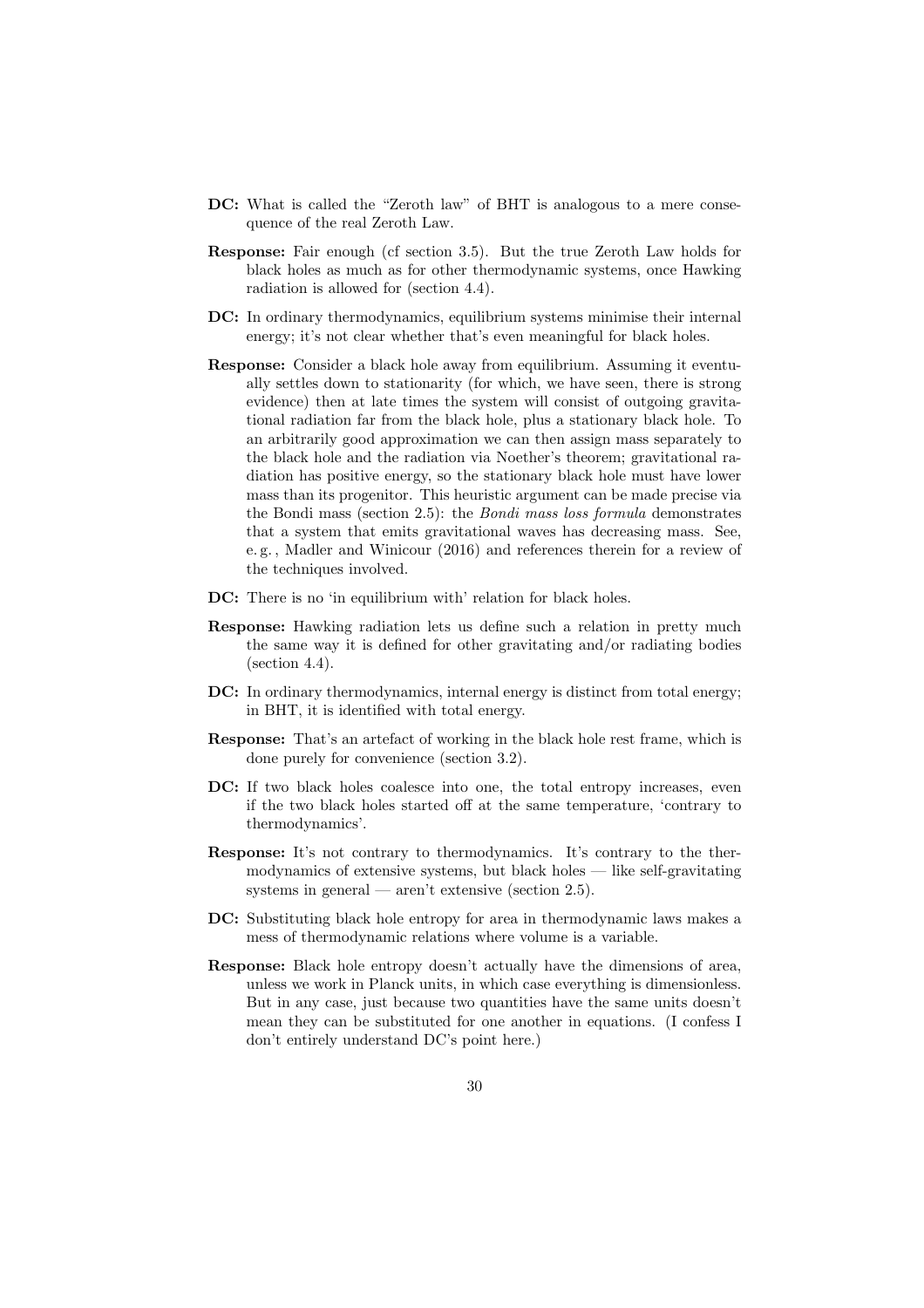DC: BHT is very non-extensive.

Response: Indeed it is, but (a) nothing in thermodynamics requires extensivity, and (b) extensivity fails in strongly self-gravitating systems for clear physical reasons (section 2.5), even before we consider black holes. (DC recognise this last point in a footnote, but claim that the subtleties of scaling in self-gravitating systems are 'not analogous' to those of black holes. They don't say why; examples like the radiation sphere certainly look closely analogous.)

Beyond these specific points, if DC find that BHT is a caricature of ordinary thermodynamics, it is in part because the version of BHT they are discussing is itself a caricature, pretty much restricted to the laws of BHT stated in Bardeen, Carter, and Hawking (1973). They don't consider Christodolou and Ruffini's discussion of reversible and irreversible processes, or any of the results of the membrane paradigm, or the various results on equilibration, and more importantly, while they note the existence of Hawking radiation they don't consider its role in thermal contact, or in permitting reversible heat flow to and from black holes via Unruh-Wald mining of the thermal atmosphere.

#### A.2 Entropy of what?

DC point out that the event horizon is a globally defined concept, that a concept like that is not a suitable basis for BHT, and that there is no generally-agreedupon or unproblematic alternative. They are surely right to identify this as a profoundly important question with ramifications for our understanding of Hawking radiation, and perhaps for quanutm theory more generally. But it doesn't seem that relevant to black hole thermodynamics. After all, thermodynamics is concerned with systems at equilibrium, and is essentially silent about non-equilibrium systems except to require that they go to equilibrium. So all BHT needs is a clear understanding of the horizon for stationary black holes (and, perhaps, for holes that are mildly perturbed away from equilibrium). But pretty much all candidate definitions for the horizon agree on stationary black holes.

#### A.3 Entropy and empiricism

Bekenstein's original conjectures about black hole entropy made heavy use of the relation between information theory and entropy, and that link is frequently used as motivation in textbook discussions to this day. DC are critical both of information-theoretic approaches to entropy in general (they prefer a Boltzmannian conception of thermodynamics in which the information-entropy link is broken) and about its application to black holes in particular (they regard the idea of information being lost behind the event horizon as a particularly pernicious form of operationalism, given that we could just jump into the black hole ourselves to find it again).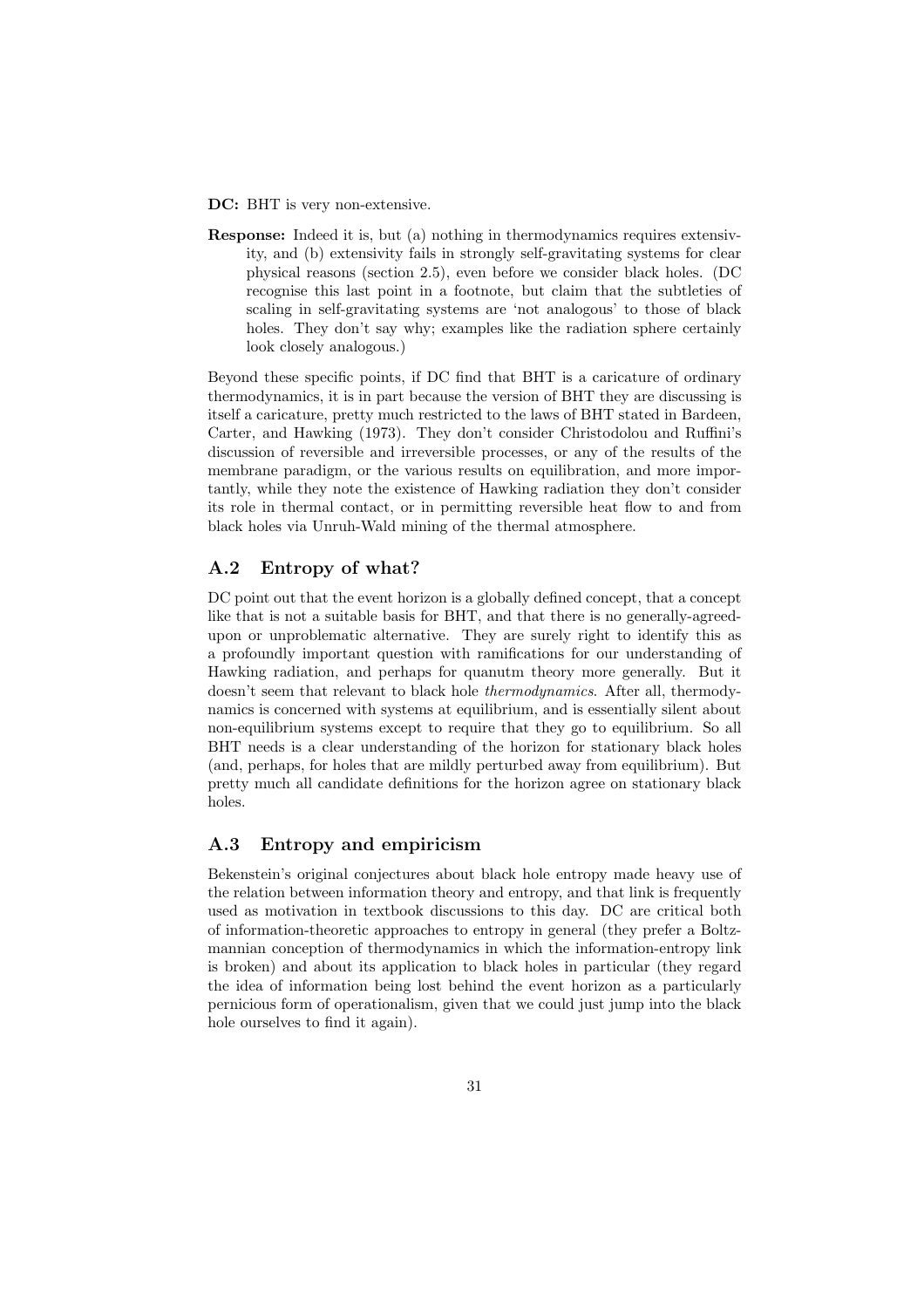I think DC are being a little unfair here, both to Bekenstein himself (whose conjecture about black hole entropy was a consilience argument based on Christodolou, Ruffini and Hawking's results, and on various concrete thought-experiments, as much as on the general entropy-information link) and to operationalism (as shown by Hayden and Preskill (2007), in the absence of Planck-scale effects, matter thrown into a black hole will be unobservable even by an observer who jumps in after it after only time  $\sim M \log M$  ( $\sim 10^{-3}$  second for astrophysicalscale black holes, recall); suggestively, this is the time it takes for the stretched horizon to equilibrate in the membrane paradigm, so information thrown into a black hole is lost in principle after the black hole has equilibrated).

But let's stipulate that they are entirely correct. That might be a reason not to have awarded a grant to Bekenstein (or Hawking) back in the 1970s. It doesn't seem a good argument against black hole thermodynamics now, after the discovery of the Hawking effect, the membrane paradigm and the Casini-Bekenstein bound. The case for black hole thermodynamics can now rest entirely on the concrete results that have been inspired by Bekenstein's conjecture, and does not need Bekenstein's original motivation. The history of science is full of ideas whose original motivation was shaky but which nonetheless worked out, and which now stand on their own without need for that original motivation.

To be fair to DC here, in their dialectic they take themselves already to have shown that the formal analogy between black hole thermodynamics and ordinary thermodynamics is weak, so that substantial additional motivation is needed to identify entropy with black hole area. So my criticisms of this section are not really independent of my earlier points.

## Acknowledgements

I am grateful to Harvey Brown, Sean Carroll, Erik Curiel, Neil Dewar, Eleanor Knox, Carina Prunkl, Katie Robertson, and Chris Timpson for various useful discussions, and in particular to Jeremy Butterfield for many helpful suggestions.

## References

- Abdolrahimi, S., D. N. Page, and C. Tzounis (2016). Ingoing Eddington-Finkelstein metric of an evaporating black hole. https://arxiv.org/abs/1607.05280.
- Arnowitt, R., S. Deser, and C. Misner (1962). The dynamics of general relativity. In L. Witten (Ed.), Gravitation: An Introduction to Current Research, pp. 227–265. John Wiley and Sons. Reprinted in General Relativity and Gravitation 40 (2008) pp.1997-2027.
- Bardeen, J., B. Carter, and S. Hawking (1973). The four laws of black hole mechanics. Communications in Mathematical Physics 31, 161–170.
- Bekenstein, J. D. (1973). Black holes and entropy. Physical Review D 7, 2333– 2346.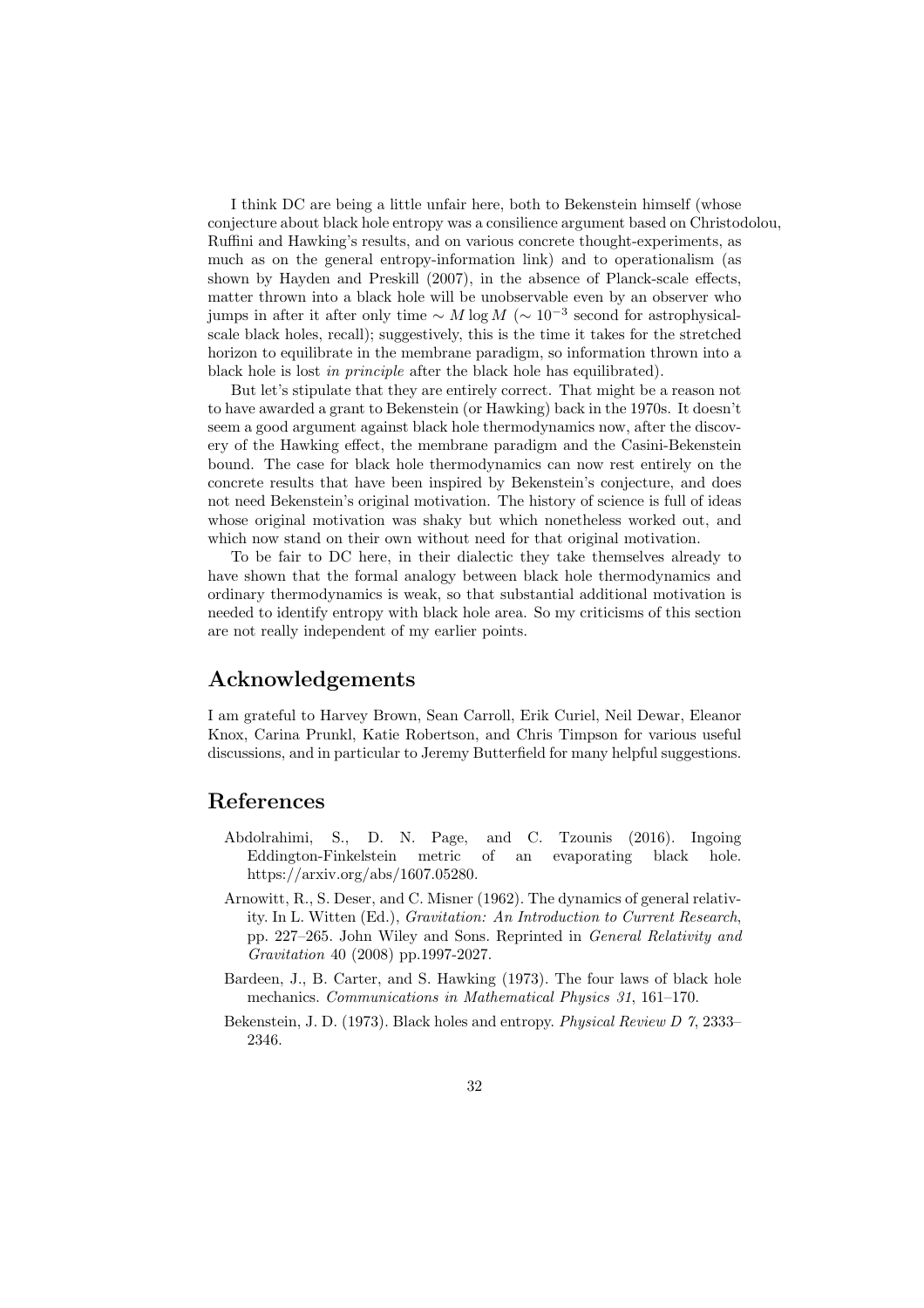- Bekenstein, J. D. (1999). Non-Archimedean character of quantum buoyancy and the generalized second law of thermodynamics. Physical Review D 60, 124010.
- Belot, G., J. Earman, and L. Ruetsche (1999). The Hawking information loss paradox: the anatomy of a controversy. British Journal for the Philosophy of Science 50, 189–229.
- Bondi, H. (1960). Gravitational waves in general relativity. Nature 186, 535.
- Brown, H. R. and J. Uffink (2001). The origins of time-asymmetry in thermodynamics: The minus first law. Studies in the History and Philosophy of Modern Physics 32, 525–538.
- Callender, C. (2011). Hot and heavy matters in the foundations of statistical mechanics. Foundations of Physics 41, 960–981.
- Candelas, P. (1980). Vacuum polarization in Schwarzschild spacetime. Physical Review D 21, 2185–2202.
- Carroll, S. (2003). Spacetime and Geometry: an Introduction to General Relativity. San Francisco, CA.: Addison Wesley.
- Carter, B. (1979). The general theory of the mechanical, electromagnetic and thermodynamic properties of black holes. In S. Hawking and W. Israel (Eds.), General Relativity: an Einstein centenary survey, pp. 294–369. Cambridge: Cambridge University Press.
- Carter, B. (1997). Has the black hole equilibrium problem been solved? https://arxiv.org/abs/gr-qc/9712038.
- Casini, H. (2008). Relative entropy and the Bekenstein bound. Classical and Quantum Gravity 25, 205021.
- Christodolou, D. and R. Ruffini (1971). Reversible transformations of a charged black hole. Physical Review  $D \nless 4$ , 3552–3555.
- Chrusciel, P. and J. Costa (2008). On uniqueness of stationary vacuum black holes. Asterisque 321, 195–265. http://arxiv.org/abs/0806.0016.
- Crispino, L. C. B., A. Higuchi, and G. E. A. Matsas (2008). The Unruh effect and its applications. Reviews of Modern Physics 80, 787–838.
- Curiel, E. (2014). Classical black holes are hot. https://arxiv.org/abs/1408.3691.
- Damour, T. (1978). Black hole eddy currents. Physical Review D 18, 3598.
- Dardashti, R., K. P. Thebault, and E. Winsberg (2017). Confirmation via analogue simulation: What dumb holes could tell us about gravity. British Journal for the Philosophy of Science 68, 55–89.
- Dougherty, J. and C. Callender (2016). Black hole thermodynamics, more than an analogy? Forthcoming; http://philsci-archive.pitt.edu/13195/.
- Earman, J. (2011). The Unruh effect for philosophers. Studies in History and Philosophy of Modern Physics 42, 81–97.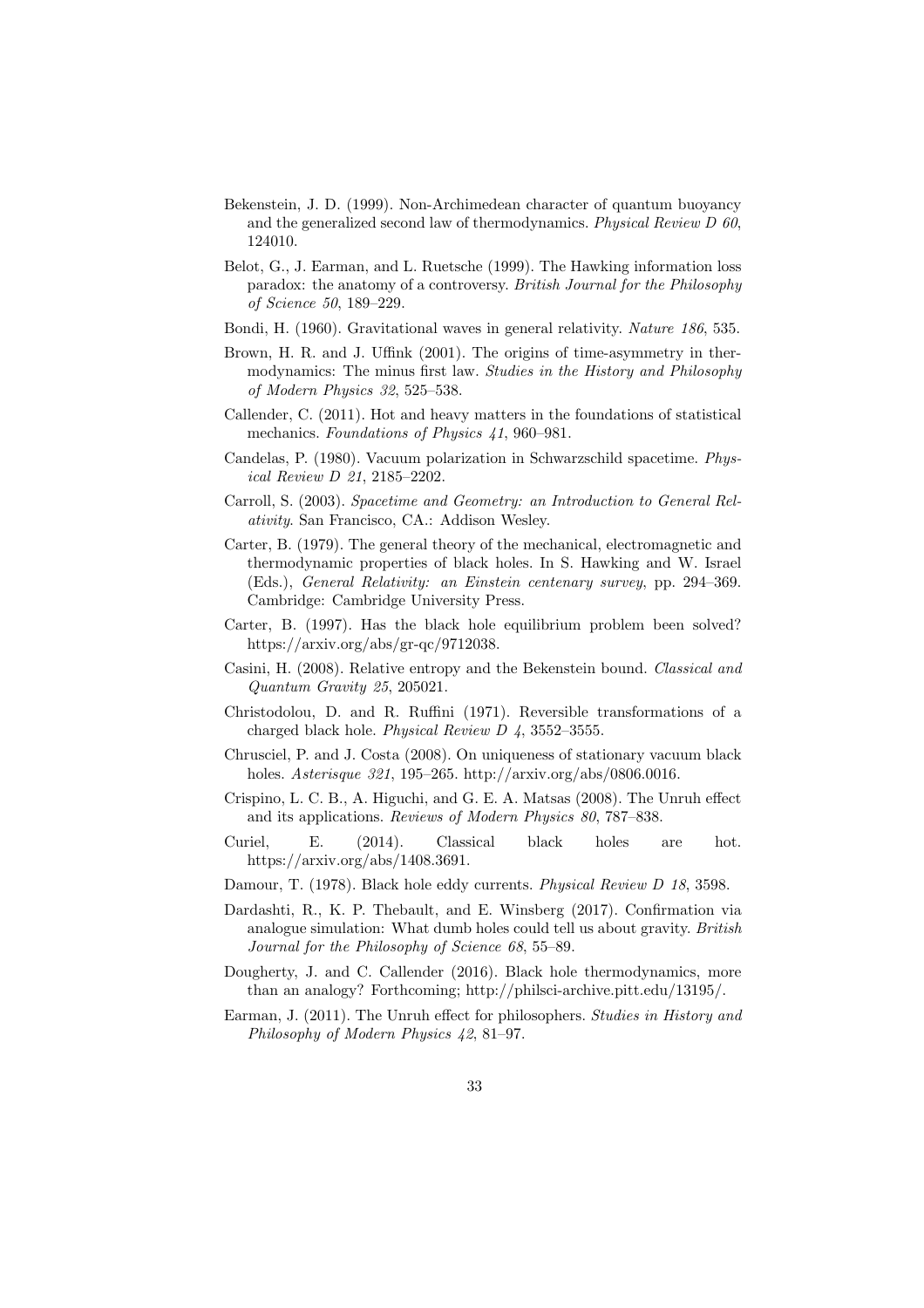- Frolov, V. P. and K. S. Thorne (1989). Renormalized stress-energy tensor near the horizon of a slowly evolving, rotating black hole. Physical Review D 39, 2125.
- Harlow, D. (2016). Jerusalem lectures on black holes and quantum information. Reviews of Modern Physics 88, 015002.
- Hartle, J. B. (1973). Tidal friction in slowly rotating black holes. Physical Review D 8, 1010.
- Hartle, J. B. (1974). Tidal shapes and shifts on rotating black holes. Physical Review D 9, 2749.
- Hartle, J. B. and S. W. Hawking (1976). Path-integral derivation of black-hole radiance. Physical Review D 13, 2188.
- Hartle, J. B. and G. T. Horowitz (1981). Ground-state expectation value of the metric in the 1/N or semiclassical approximation to quantum gravity. Physical Review D 24, 257–274.
- Hawking, S. (1972). Black holes in general relativity. Communications in Mathematical Physics 25, 152–166.
- Hawking, S. (1975). Particle creation by black holes. Communications in Mathematical Physics 43, 199.
- Hawking, S. (1976). Black holes and thermodynamics. Physical Review D 13, 191.
- Hawking, S. W. and G. F. R. Ellis (1973). The large scale structure of spacetime. Cambridge: Cambridge University Press.
- Hawking, S. W. and J. Hartle (1972). Energy and angular momentum flow into a black hole. Communications in mathematical physics 27, 283–290.
- Hayden, P. and J. Preskill (2007). Black holes as mirrors: quantum information in random subsystems. Journal of High Energy Physics 2007, 120.
- Israel, W. (1976). Thermo-field dynamics of black holes. Physics Letters A 57, 107–110.
- Jacobson, T. (1996). Introductory lectures on black hole thermodynamics. Lectures at the Institute for Theoretical Physics, University of Utrecht; http://www.physics.umd.edu/grt/taj/776b/lectures.pdf .
- Jacobson, T. (2005). Introduction to quantum fields in curved spacetime and the Hawking effect. In A. Gomberoff and D. Marolf (Eds.), Lectures on Quantum Gravity, pp. 39–89. Springer. Available online at https://arxiv.org/abs/gr-qc/0308048.
- Jacobson, T., G. Kang, and R. C. Myers (1995). Increase of black hole entropy in higher curvature gravity. Physical Review D 52, 3518–3528.
- Jacobson, T. and A. Mohd (2015). Black hole entropy and Lorentzdiffeomorphism Noether charge. Physical Review D 92, 124010.
- Joshi, P. S. (1994). Global Aspects in Gravitation and Cosmology. Oxford: Clarendon Press.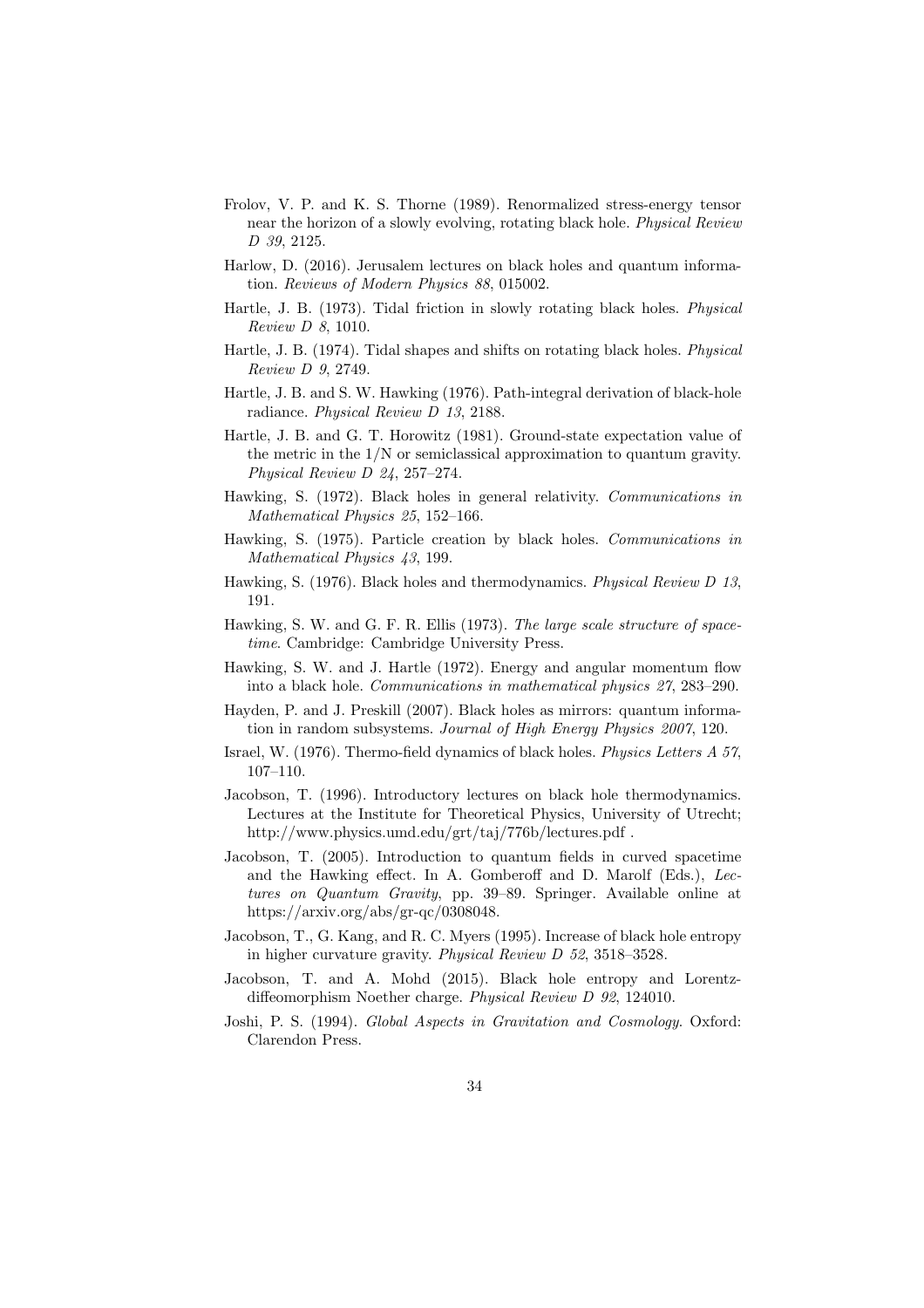- Macdonald, D. A. and W.-M. Suen (1985). Membrane viewpoint on black holes: Dynamical electromagnetic fields near the horizon. Physical Review D 32, 848.
- Madler, T. and J. Winicour (2016). Bondi-sachs formalism. https://arxiv.org/abs/1609.01731.
- Marolf, D., D. Minic, and S. Ross (2004). Notes on spacetime thermodynamics and the observer-dependence of entropy. Physical Review D 69, 064006.
- Marolf, D. and R. Sorkin (2002). Perfect mirrors and the self-accelerating box paradox. Physical Review D 66, 104004.
- Misner, C. W., K. S. Thorne, and J. A. Wheeler (1973). Gravitation. New York: W.H. Freeman and Company.
- Parikh, M. K. and F. Wilczek (2000). Hawking radiation as tunnelling. Physical Review Letters 85, 5042–5045.
- Penrose, R. (1969). Gravitational collapse: The role of general relativity. Il Nuovo Cimento Numero Speziale I, 257. Reprinted in General Relativity and Gravitation 34 (2002) pp.1141–1165.
- Penrose, R. and R. Floyd (1971). Extraction of rotational energy from a black hole. Nature Physical Science 229, 177–179.
- Polchinski, J. (1995). String theory and black hole complementarity. https://arxiv.org/abs/hep-th/9507094.
- Robinson, S. P. and F. Wilczek (2005). Relation between Hawking radiation and gravitational anomalies. Physical Review Letters 95, 011303.
- Sachs, R. (1961). Gravitational waves in general relativity. vi. the outgoing radiation condition. Proceedings of the Royal Society of London A 264, 309.
- Sachs, R. (1962). Gravitational waves in general relativity. viii. waves in asymptotically flat space-time. Proceedings of the Royal Society of London A 270, 103.
- Sciama, D., P. Candelas, and D. Deutsch (1981). Quantum field theory, horizons and thermodynamics. Advances in Physics 30, 327–366.
- Sorkin, R. D., R. M. Wald, and Z. Z. Jiu (1981). Entropy of self-gravitating radiation. General Relativity and Gravitation 13, 1127–1146.
- Susskind, L. (1995). The world as a hologram. Journal of Mathematical Physics 36, 6377–6396.
- Susskind, L., L. Thorlacius, and J. Uglum (1993). The stretched horizon and black hole complementarity. Physical Review D 48, 3743–3761.
- Thorne, K. S. and D. Macdonald (1982). Electrodynamics in curved spacetime: 3+1 formulation. Monthly Notices of the Royal Astronomical Society 198, 339–343.
- Thorne, K. S., R. H. Price, and D. A. Macdonald (Eds.) (1986). Black Holes: the Membrane Paradigm. New Haven: Yale University Press.